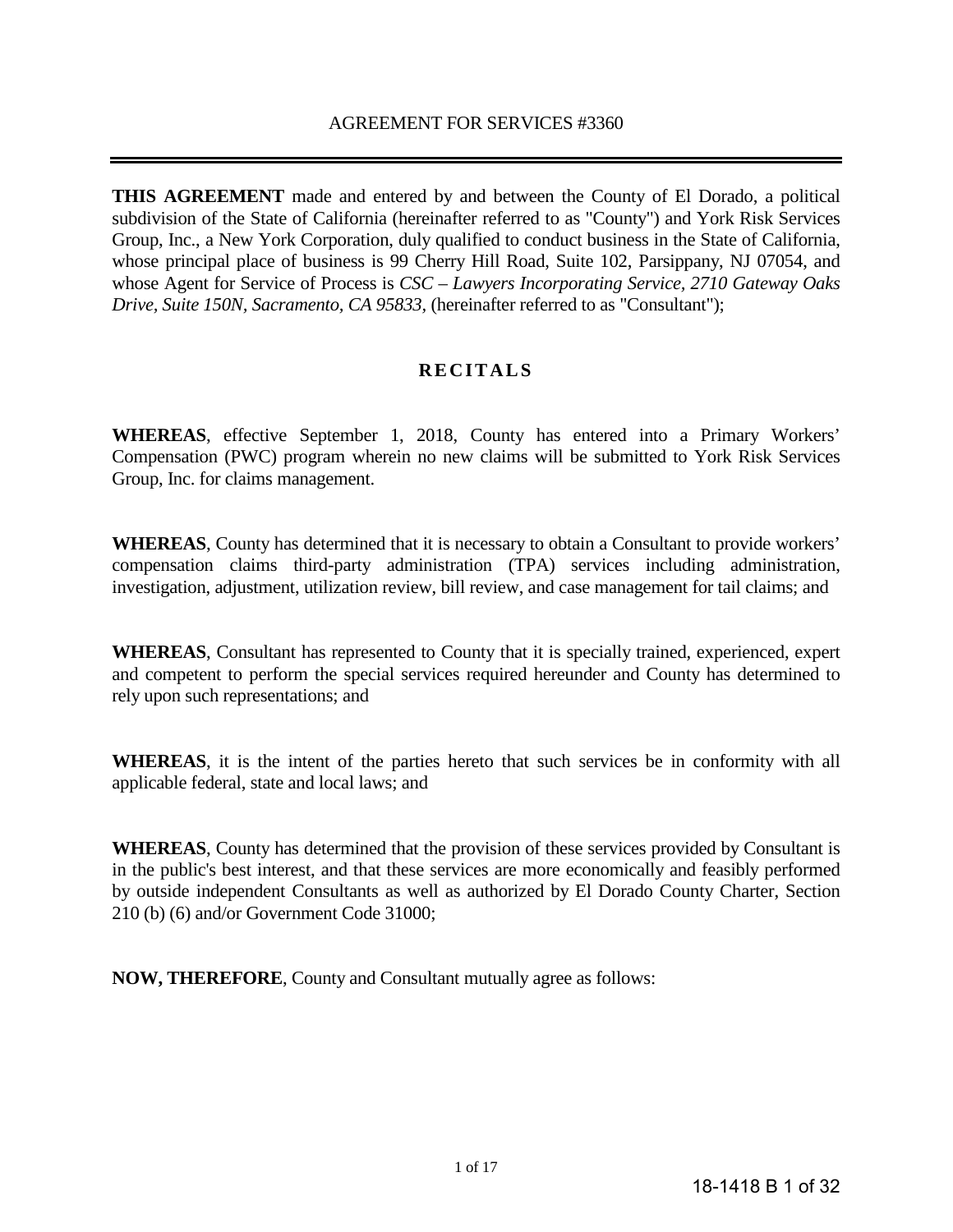# **ARTICLE I**

**Scope of Services:** Consultant agrees to furnish the personnel and equipment necessary to provide workers' compensation claims third-party administration (TPA) services including administration, investigation, adjustment, utilization review, bill review, and case management for tail claims.

Consultant will administer County's workers' compensation tail claims in accordance with Exhibit "A," marked "Workers' Compensation Claims Administration Guidelines," incorporated herein and made by reference a part hereof, as they may be updated periodically.

Consultant shall diligently and expeditiously perform all necessary services to fulfill the County's obligations under the workers' compensation laws, policies, regulations, and procedures of the State of California, including but not limited to the services listed below.

# **COMMUNICATIONS**

- 1. Personal contact on non-litigated indemnity cases will be maintained with the injured employee on a periodic, ongoing basis to facilitate progress and timely return to work. Initial contact must be made within two (2) working days of receipt of Employer's First Report and follow-up contact every thirty (30) days thereafter until return to work or the file must clearly reflect the reason contact should not continue at that frequency.
- 2. Confer on a regular basis with all persons associated with County's organization (such as Risk Management, County Counsel, accountants, consultants) involved in the processing of industrial claims.
- 3. Promptly return calls to injured employees and County personnel.

# **PROGRAM MANAGEMENT**

- 1. Meet with County personnel on an ongoing basis to develop procedures, forms, instructions, schedules, and protocols to maintain required Consultant services. County will be informed of changes in the workers' compensation laws and procedures pertinent to County's self-insured program.
- 2. Assist County personnel in the development of directives, notices and other program communications to employees with an emphasis on procedures utilized for coordination of return to work efforts, Qualified Injured Worker determinations, and evaluation of modified/alternate employment.
- 3. Provide claim forms, employer's report forms and required notices for distribution by County to its employees.
- 4. Establish and maintain standardized procedures acceptable to the County for the prompt reporting, recording, investigation and treatment of all industrial injuries and diseases. Provide instructional meetings as requested by County to review and explain instructions and procedures.
- 5. Division of Workers' Compensation (DWC) benefit notices shall be issued timely in compliance with DWC requirements where confusion may exist. Consultant will telephone or forward a personal letter to injured employee explaining DWC benefit notices or forms.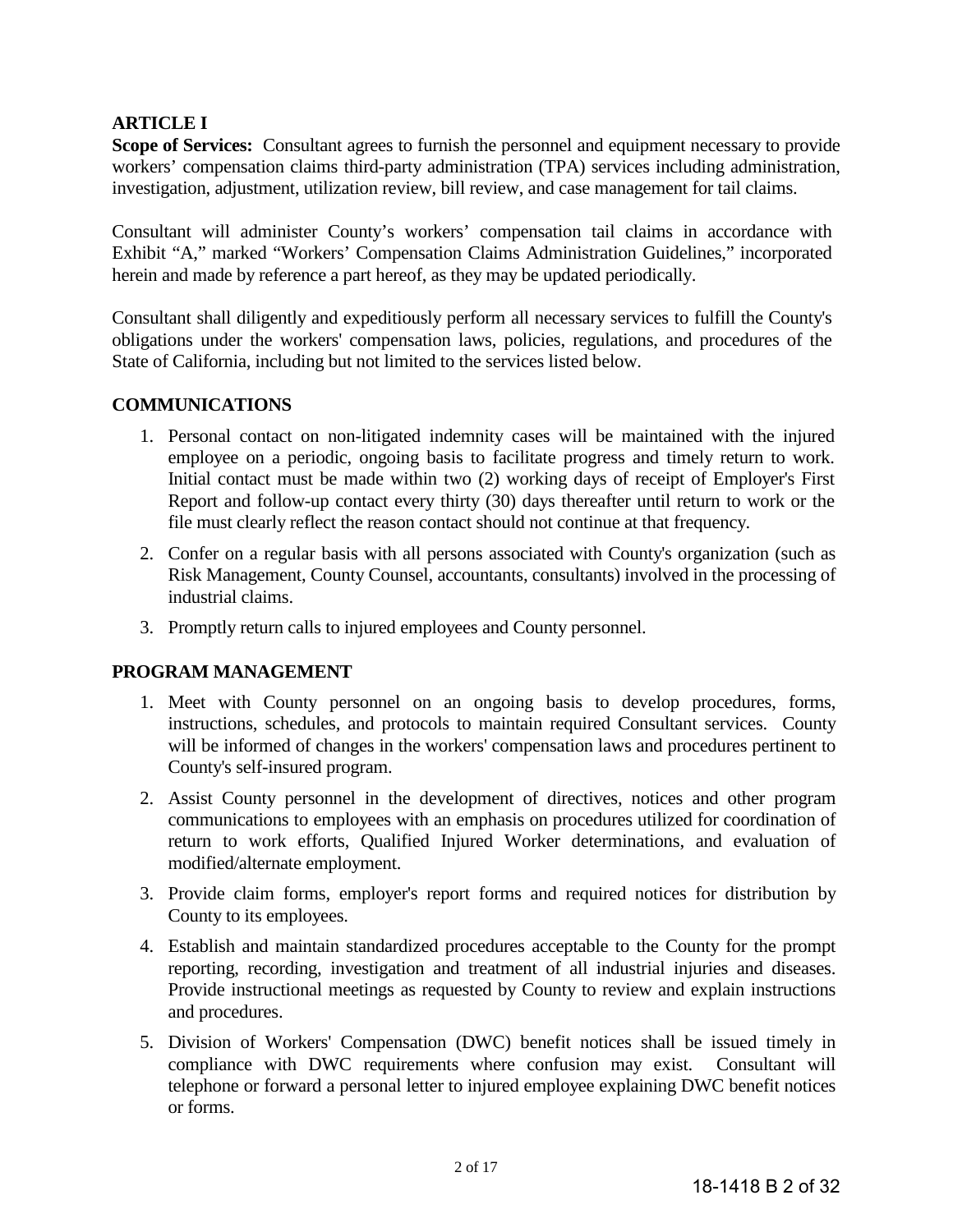- 6. Within ten (10) days of receipt, County to be notified electronically on the following:
	- a. All correspondence from Consultant to employee.
	- b. All legal correspondence from applicant or defense attorney.
	- c. Reports from rehabilitation counselor.
	- d. Formal investigation reports.
	- e. Med-Legal reports.
	- f. Any medical report containing work status information.
- 7. Consultant shall meet quarterly with County to review open claims.
- 8. At all reasonable times during the term of this contract, County, or any designated representative, shall have access to Consultant premises, and records related to work under this contract. Consultant shall make such records available for inspection, audit and copying by County or its designated representative at County's expense. In addition to any other records required by this agreement, Consultant shall maintain all books, papers, records, documents, and other materials related to work performed under this contract confidential; in the same manner as County is required by law to do. Upon termination of contract all such records, books, papers, documents and other evidence obtained from County or related to work performed under this contract shall be forthwith returned to County.

# **PERSONNEL REQUIREMENT**

- 1. This section is delineated separately to emphasize the importance the County places on the qualifications and experience of the actual personnel who will be working with the County on a daily basis. The County requires participation in the selection of all personnel providing services. County's continuing approval will be required each time a change in personnel is anticipated.
- 2. The adjuster(s) dedicated to handling County claims will handle a caseload not to exceed 150 files.
- 3. The adjuster(s) dedicated to handling County claims will have a minimum of five (5) years workers' compensation experience.

# **CLAIMS HANDLING**

- 1. A diary system will be established in order that each active case is reviewed at least every thirty (30) days. By prior consent of County, inactive cases may be placed on a diary not to exceed ninety (90) days.
- 2. The diary schedule will be contained in the file.
- 3. A specific plan of action outlining direction on the investigation and handling of all indemnity cases will be established within ten (10) working days of receipt of the Employer's First Report and clearly evidenced in the file. Each open indemnity claim file shall include a plan for implementation of appropriate case activity and resolution, and such plan shall be revised as appropriate while the claim remains open. The plan should be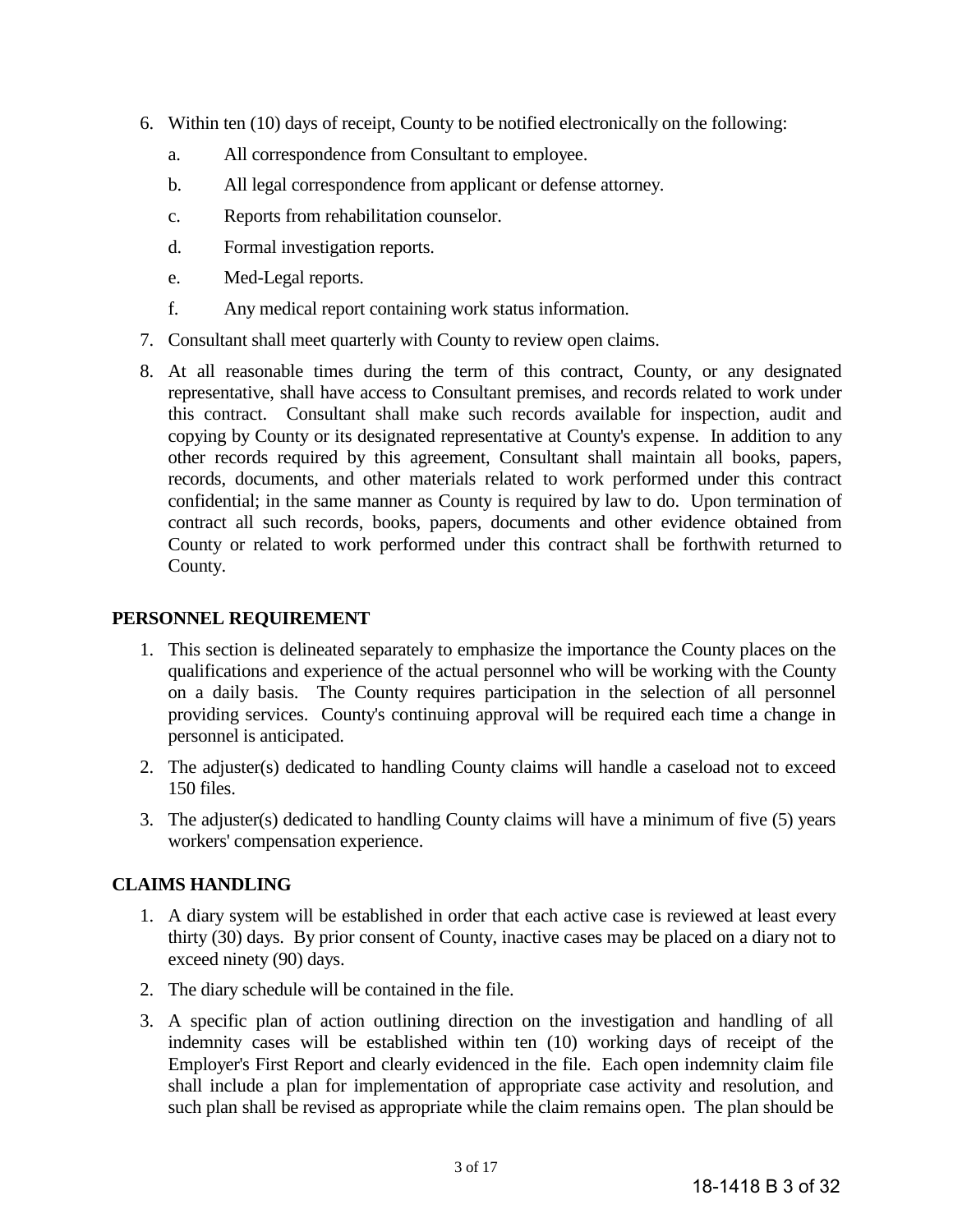accessible on-line bearing the name of the person who established the plan and the date written.

- 4. All phone conversations, discussions, and meetings held on the case will be clearly documented in each file.
- 5. Recommend determinations on eligibility for temporary disability compensation, permanent disability compensation, medical benefits, vocational rehabilitation benefits and all other workers' compensation benefits in accordance with the State Workers' Compensation laws and the internal benefit programs of County.
- 6. All correspondence will be clearly stamped with the date of receipt.
- 7. Authorize prompt payment of benefits in accordance with medical advice, defense counsel, advisory ratings, awards, or settlement agreements.
- 8. Negotiate settlements on behalf of County. Consultant has authority for purpose of compromising and/or resolving any claim against the County being handled by Consultant. Approval to settle any claim must be obtained from County Risk Management in writing. The Consultant will clearly document the criteria by which a settlement value is based. Settlement proposals directed to County shall be forwarded by Consultant or defense counsel in a concise and clear written form with a reasoned recommendation. Settlement authority shall not exceed \$25,000.00.
- 9. Consultant will make timely identification of all claims involving:
	- a. Subrogation/third party recovery potential
	- b. 2nd injury fund potential
	- c. Apportionment or other offsets
	- d. Reinsurance obligations

# **INVESTIGATION**

- 1. Consultant shall perform investigations, as necessary and appropriate, pertaining to questionable cases and the status of injured employees in order to assist in the adjustment and litigation of cases. Report to County on all investigations, and advise County if additional investigation by outside investigators is warranted. Consultant may contract for specialized and professional investigation services of County's choice, including York Risk Services Group's internal investigation division and other outside vendors, when such services are needed. All investigations will be coordinated with appropriate County personnel on a case-by-case basis. The County shall be kept informed on the scope and results of investigations.
- 2. When circumstances warrant, and upon prior approval by County, a field activity check/surveillance will be conducted on the injured employee in order to determine if there is any work capability.
- 3. Subrogation issues will be promptly identified and investigated. In all cases where a third party (other than a County employee or agent) is responsible for the injury of the employee, the third party shall be contacted within 30 days with notification of County's right to subrogation and the recovery of certain claim expenses. In all cases, Consultant shall consult with County about the value of the subrogation claim and other considerations.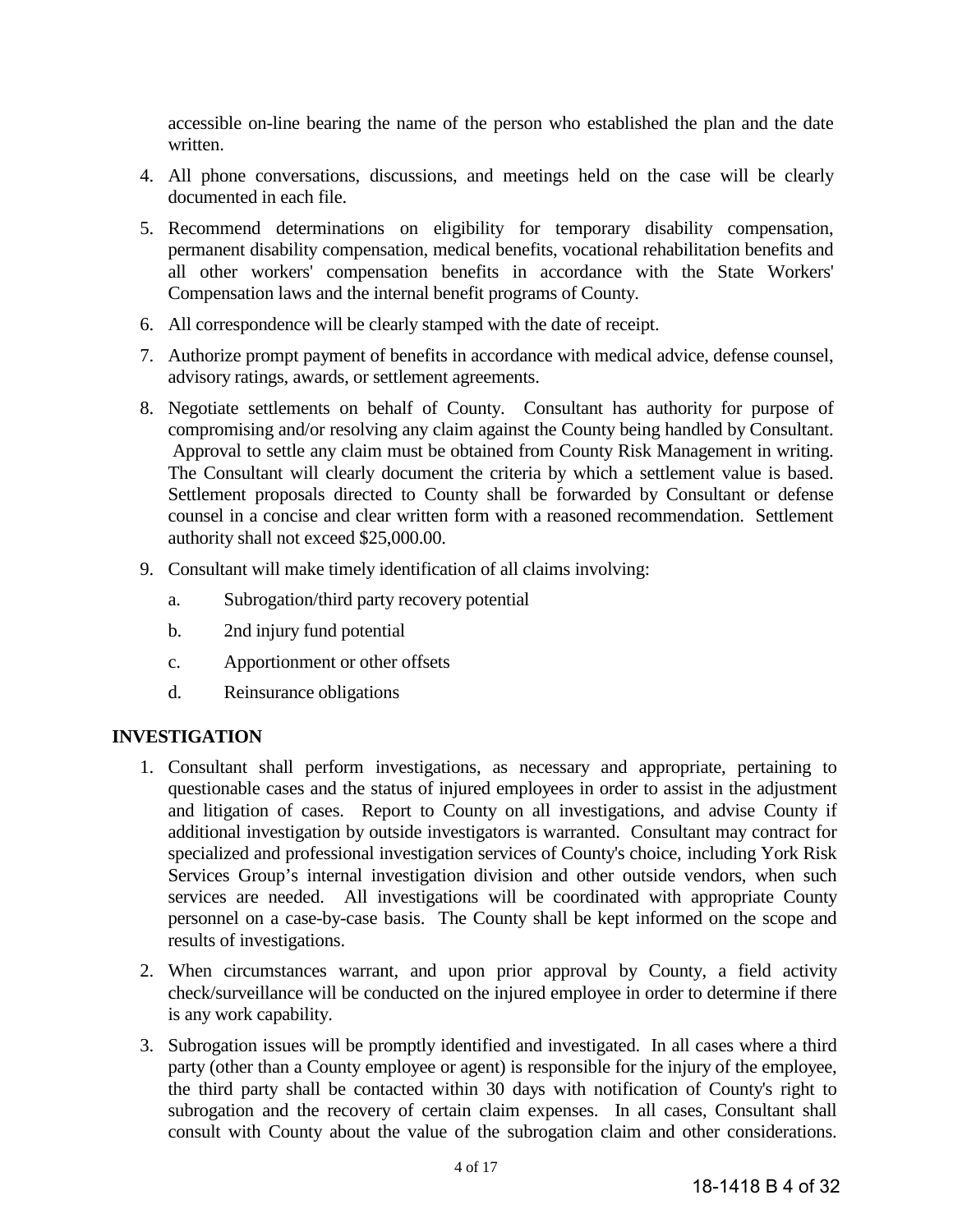With County consent, timely initiate litigation to effect collection of such claims on behalf of County, and assist counsel to pursue such claims. Upon County authorization, subrogation counsel shall be assigned to file a lien or Complaint in Intervention in the civil action.

# **LITIGATION MANAGEMENT**

- 1. Promptly respond to claims filed with the Workers' Compensation Appeals Board, and cooperate with attorneys for County in hearings before the Board. Consultant shall assist and coordinate with legal counsel in preparation of litigated cases and attend WCAB pretrial conferences and trials whenever appropriate.
- 2. Consultant may employ legal counsel to advise concerning the legality and advisability of rejecting, settling, compromising and paying claims against County, or to represent County in litigation arising from said claims. Within three (3) working days of referral of the case to defense counsel, a letter will be directed to the attorney, with a copy to County, outlining the case status, issues, and requested work to be done by outside counsel. Use of outside counsel is subject to general supervision of County Counsel and Risk Management.
- 3. All bills for legal fees and legally related costs shall be gathered and reviewed by Consultant. Consultant shall pay all appropriate legal bills from the trust fund in accordance with the County standard practices. The retention of outside legal counsel by Consultant shall be subject to approval by County and shall be subject to such practices and policies as may be established by County.
- 4. For all claims handled by outside counsel involving liability issues (i.e., any claim or potential claim other than for workers' compensation benefits), Consultant will ensure that outside counsel will advise County of potential third party liability claims.

# **MEDICAL CONTROL**

- 1. The treating physician (facility) will be contacted prior to making the initial indemnity payment to establish the extent of injury, length of disability, and causal relationship of the injury to the job or alleged work-related incident.
- 2. Maintain close liaison with medical service providers to insure maximum efficiency in the management of claims and compliance with State law regarding provision of job descriptions to determine return to work possibilities.
- 3. Provide County with all medical reports containing work restrictions or information regarding the injured employee's anticipated return to work or potential vocational rehabilitation.
- 4. Where medical issues are questioned, a medical examination will be scheduled with a qualified physician, as allowed under applicable Labor Code. Consultant will send written correspondence summarizing the status of the specific case and outlining issues to be addressed by the evaluating physician. Consultant will provide to the physician any relevant medical and job information that will assist the physician in making an objective evaluation.
- 5. Utilize medical service providers as the County may direct from time to time, including any MPN designated by the County.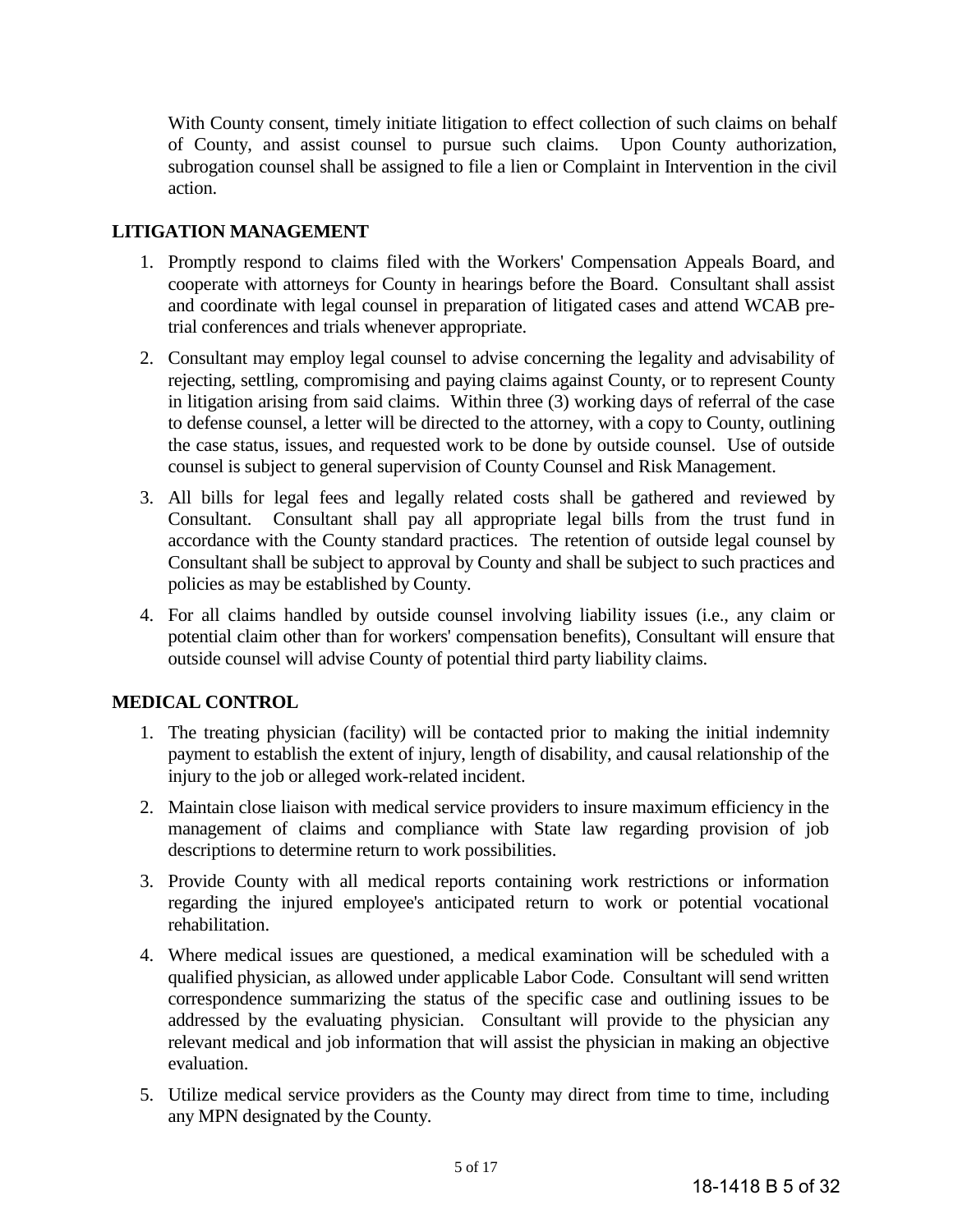- 6. Review all medical bills for appropriate payment. Any medical bill received will be reviewed with regard to causal relationship to the accident/work-related injury. Medical bill review pricing will be completed by Consultant or agreed upon consultant. Medical billings and expense billings shall be reviewed and processed for payment as appropriate within sixty (60) days of receipt, or written denial or request for further explanation or documentation was sent within sixty (60) days of receipt.
- 7. Utilization review services will be completed through a consultant agreed upon by County.

# **REHABILITATION**

- 1. Identify and advise County within 5 days of medical information received involving potential permanent work restrictions.
- 2. Where needed, rehabilitation and/or retraining will be recommended and the progress will be closely monitored and controlled. The first evaluation as to the appropriateness of rehabilitation will take place according to workers' compensation state requirements.
- 3. Within 5 days of receipt of permanent work restrictions, Consultant will confer with County to discuss potential for modified/alternate employment, appropriate notices to be issued and potential assignment of a rehabilitation counselor.
- 4. Assist in selection of competent rehabilitation counselor, and in the development of appropriate rehabilitation plan.
- 5. Keep County advised as to status of any ongoing rehabilitation cases, as well as direct, supervise, and monitor the work and charges related to all rehabilitation cases.
- 6. Consultant to attend and participate in informal and formal rehabilitation conferences whenever possible.

# **REPORTING & RECORDKEEPING**

- 1. In accordance with law and the requirements of various State agencies, record and file the Employer's Report of Occupational Injury and other detailed statistical records of all claims and disbursements.
- 2. Assume all responsibility for notification to the excess carrier on behalf of the County in accordance with the specific requirements of the excess carrier. Ongoing reporting of all necessary information on the current status of claims as required by the excess carrier. Consultant shall pay any costs, damages, or penalties incurred for lack of proper reporting.
- 3. Monthly loss runs shall be provided to County Risk Management within 15 days after month end.
- 4. Report to Index Bureau on each claim. Submit updates as necessary.
- 5. Provision of trust account management, including a reconciliation of bills paid and monthly check registers which include all disbursements made by Consultant on behalf of County.
- 6. Prepare Self-Insurer's Annual Report (Form A4-40) for County signature and submission to the State.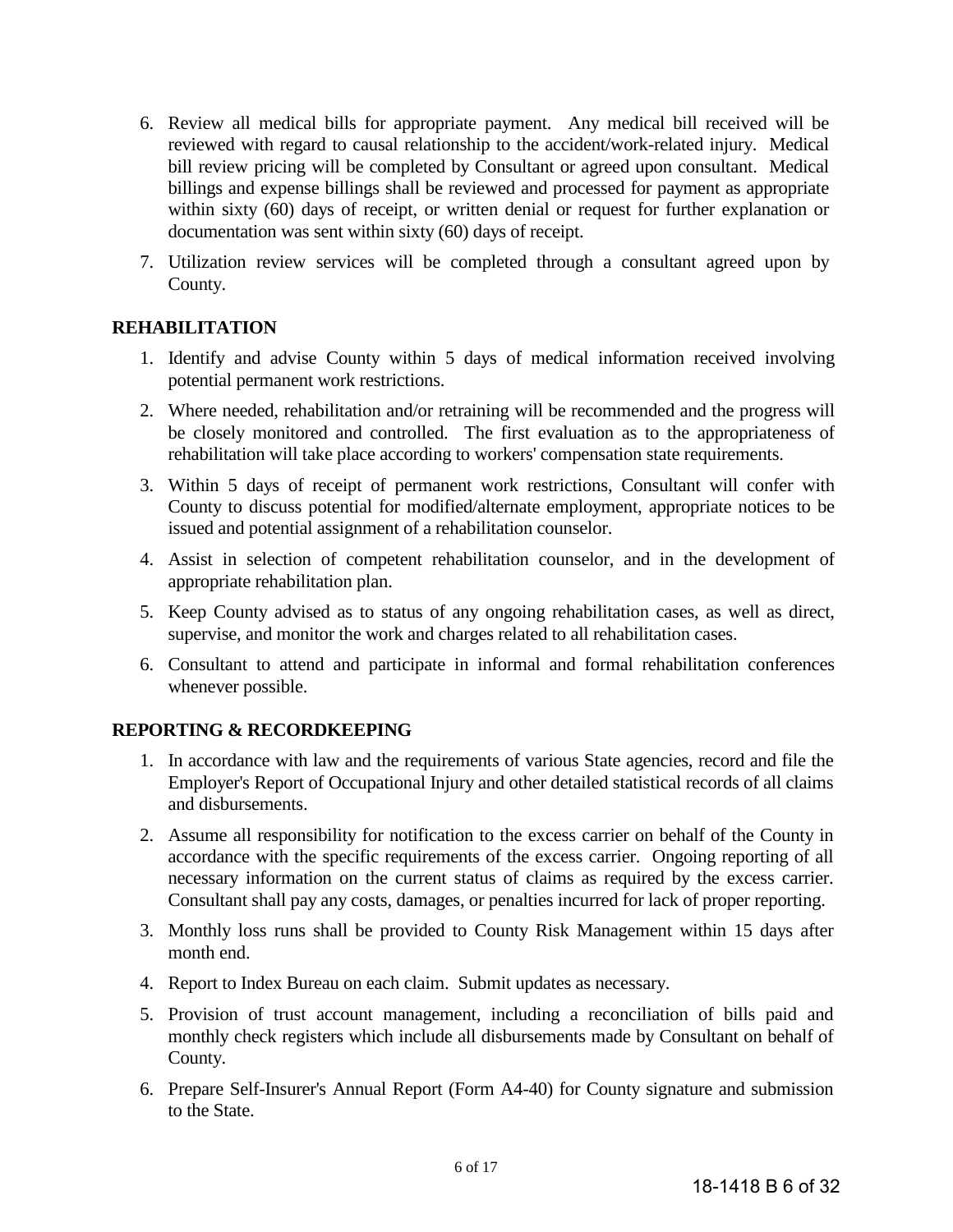- 7. Prepare Federal Information Return (Form 1099-MED) for applicable payments made on behalf of County.
- 8. Provision of information needed for completion of the OSHA 300 logs.
- 9. Maintain all records and historical data on losses arising from employee injuries in accordance with the requirements of the State of California, including a file for each disability claim, a record of each denial, delay, litigated claim and make these files and records available for review by County upon request. Maintain closed claim inventory.
- 10. All original reports, documents and claims data of every kind or description that are prepared in whole or part for Consultant in connection with this agreement shall be County's property. Consultant shall not make available to any individual or organization any report, document or data which was given to, prepared by, or assembled by Consultant pursuant to this agreement unless prior consent is given by County. All such records shall be held in strictest confidence by Consultant. Claim information may be provided to defense counsel retained for the purpose of defending County against claim.
- 11. Provision of a comprehensive annual management report which:
	- a. Analyzes past and future projected fiscal year costs.
	- b. Interprets data on losses and trends.
	- c. Recommends program improvements to favorably impact costs and procedures.

# **PENALTIES**

Under California law, numerous administrative fines and penalties are required for payment of benefits or services that are overdue. The County will be advised within five (5) days of all penalty increases to benefits or bills paid along with an explanation for the cause of the penalty. If the delay is a result of Consultant receiving Employee's Claim Form in excess of 10 days from County's receipt, the increased cost will be paid by County. All other fines, penalties, and fees which result from unnecessary delay by the Consultant shall be paid by Consultant. These amounts will be reported to County and deducted from the upcoming monthly administration fee.

# **TRUST FUND**

Establish and maintain a trust account for the payment of proper charges against the County arising from industrial injuries, including payments of temporary and permanent disability compensation, medical expenses, allocated expenses, bill review, investigations, and other benefits. The Trust Account shall be maintained and established in compliance with Government Code 31000.8. Funds in the Trust Account shall not exceed the Board of Supervisors approved maximum (as evidenced by a Board Minute Order) at any one time. This amount will be a sum sufficient to provide for the settlement of claims for a 30 day period.

The Trust Fund shall be maintained as follows:

• The County will maintain the Trust Fund at \$200,000.00.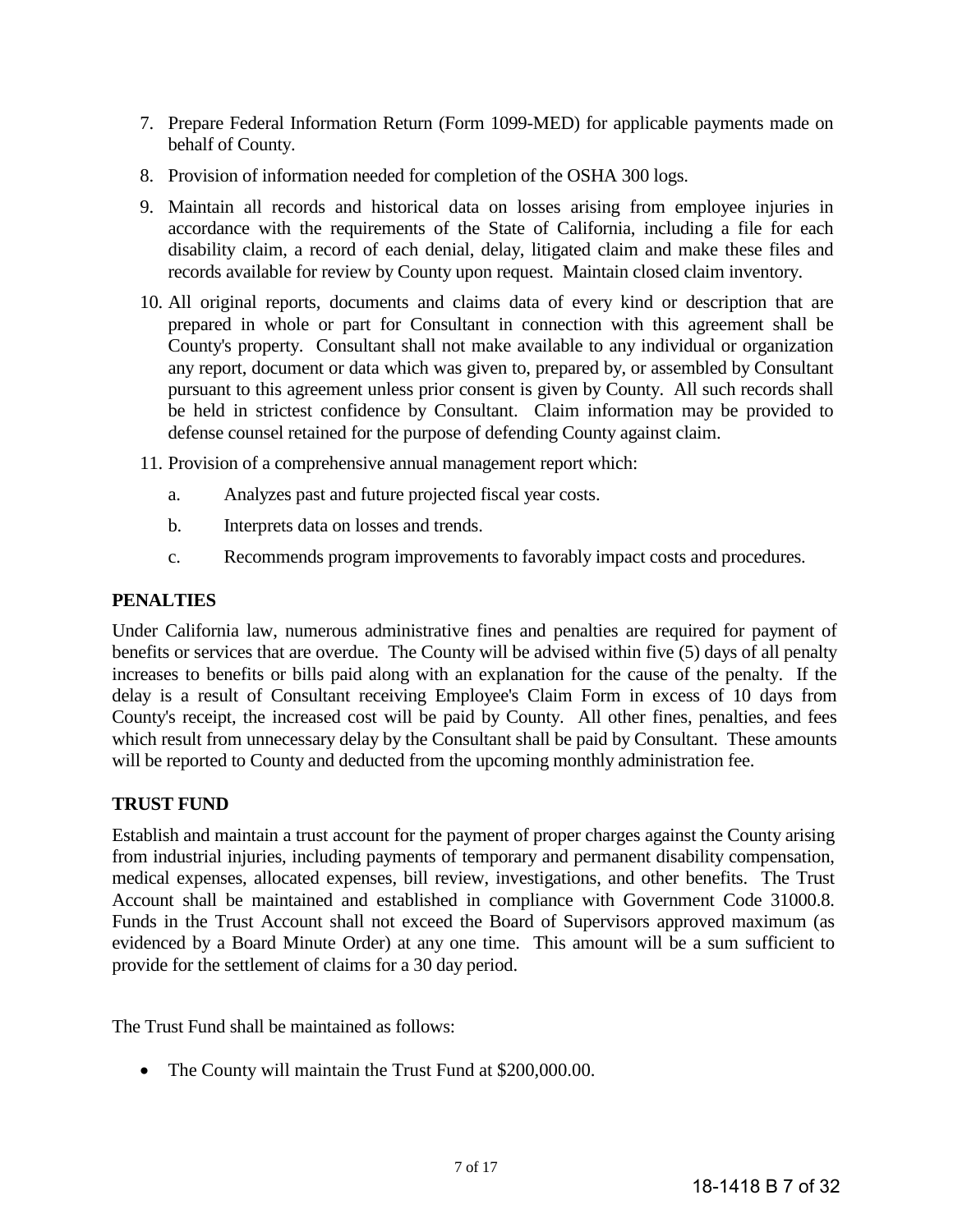- The County will prefund payments of \$75,000.00 or greater in addition to the \$200,000.00. The County may adjust the prefund amount with seven (7) days notice to Consultant.
- The County will fund the Trust Fund in accordance with the above no less than weekly up to daily provided the request is a minimum of (\$5,000.00) five thousand dollars.

Consultant shall notify County weekly, on Mondays, that the Trust Account needs to be replenished, and the amount necessary to be deposited. Consultant shall provide County with a monthly Check Register which includes all disbursements made by Consultant, and a monthly reconciliation of the trust account, and shall make other reports on the status of the Trust Account and disbursements therefrom as may be required by the County in addition to the foregoing check register. The Trust Account shall not be used for any payments to Consultant, with the exception of agreed-upon services specified in written authorization by County.

# **ARTICLE II**

**Term:** This Agreement shall become effective upon final execution by both parties hereto and shall begin November 1, 2018. This Agreement shall automatically renew for successive one (1) year terms unless terminated earlier as set forth herein below in **ARTICLE XI – Default, Termination, and Cancellation**.

# **ARTICLE III**

**Compensation for Services:** For services provided herein, County agrees to pay Consultant \$17,352.75 per month, in advance. Monthly cost after year one (1) to be determined in accordance with good faith negotiations described herein below.

In addition, Consultant will provide medical bill review services as consultant deems appropriate. The cost for these services may be charged to the Trust Account, provided that a copy of the itemized invoice of medical review charges is forwarded monthly to County, and provided that the rates charged to County do not exceed amounts specified in Exhibit "B," marked "York Risk Services Updated Fee Proposal for County of El Dorado," incorporated herein and made by reference a part hereof.

In addition, the cost for Optional Services – York Workers' Compensation Investigation Fees, as outlined in Exhibit "B," may be charged to the Trust Account.

Total amount of this Agreement for each one (1) year term, inclusive of optional services, shall not exceed \$ 208,233.00.

The parties shall negotiate the monthly fee for the following year, in good faith at least sixty (60) days prior to the expiration of the then-current term. The Parties shall negotiate the monthly fee for the following year of the Agreement based on the total number of open tail claims remaining.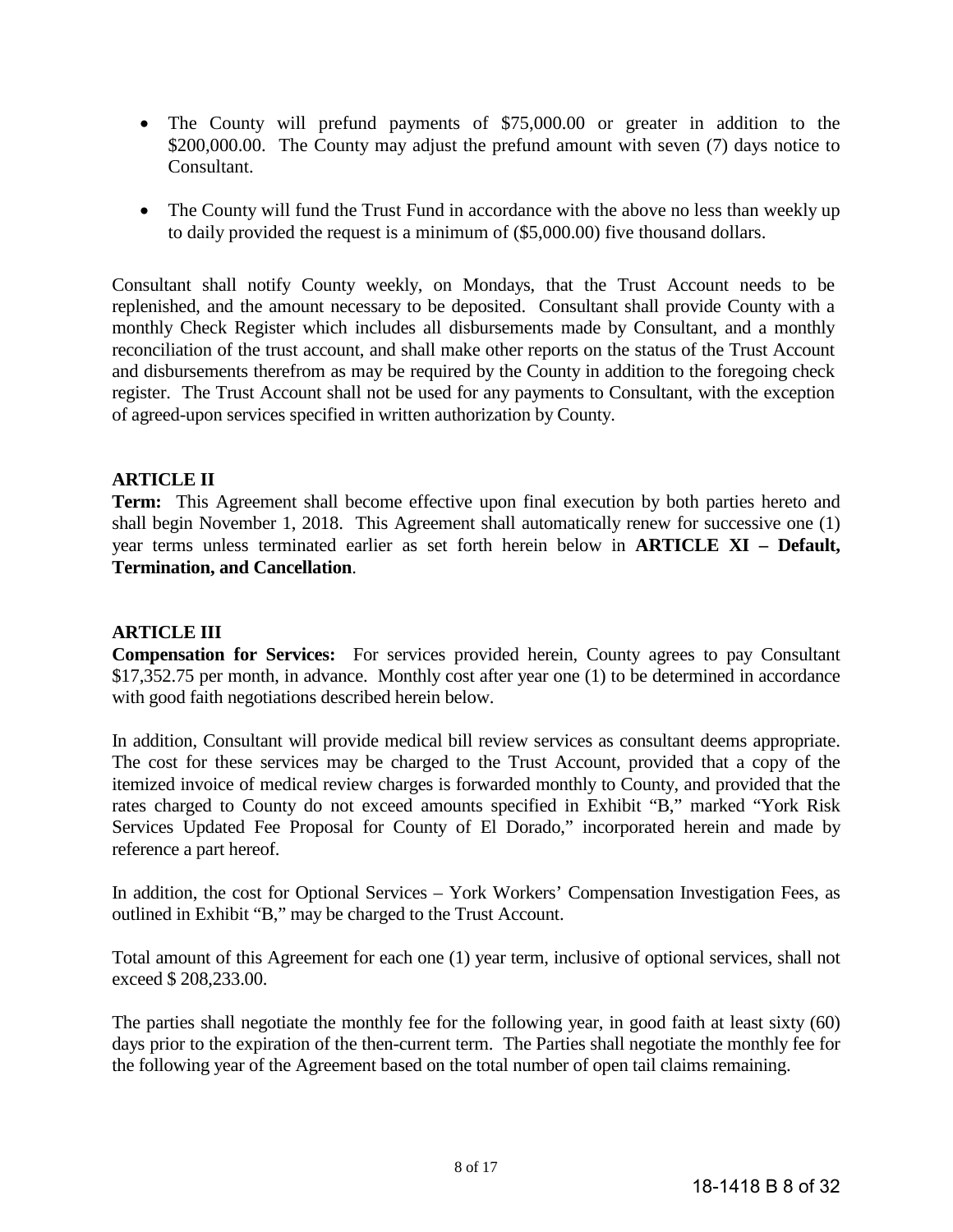# **ARTICLE IV**

**Taxes:** Consultant certifies that as of today's date, it is not in default on any unsecured property taxes or other taxes or fees owed by Consultant to County.

# **ARTICLE V**

**Changes to Agreement:** This Agreement may be amended by mutual consent of the parties hereto. Said amendments shall become effective only when in writing and fully executed by duly authorized officers of the parties hereto.

# **ARTICLE VI**

**Consultant to County:** It is understood that the services provided under this Agreement shall be prepared in and with cooperation from County and its staff. It is further agreed that in all matters pertaining to this Agreement, Consultant shall act as Consultant only to County and shall not act as Consultant to any other individual or entity affected by this Agreement nor provide information in any manner to any party outside of this Agreement that would conflict with Consultant's responsibilities to County during term hereof.

# **ARTICLE VII**

**Assignment and Delegation:** Consultant is engaged by County for its unique qualifications and skills as well as those of its personnel. Consultant shall not subcontract, delegate or assign services to be provided, in whole or in part, to any other person or entity without prior written consent of County.

# **ARTICLE VIII**

**Independent Consultant/Liability:** Consultant is, and shall be at all times, deemed independent and shall be wholly responsible for the manner in which it performs services required by terms of this Agreement. Consultant exclusively assumes responsibility for acts of its employees, associates, and subConsultants, if any are authorized herein, as they relate to services to be provided under this Agreement during the course and scope of their employment.

Consultant shall be responsible for performing the work under this Agreement in a safe, professional, skillful and workmanlike manner and shall be liable for its own negligence and negligent acts of its employees. County shall have no right of control over the manner in which work is to be done and shall, therefore, not be charged with responsibility of preventing risk to Consultant or its employees.

# **ARTICLE IX**

**Fiscal Considerations:** The parties to this Agreement recognize and acknowledge that County is a political subdivision of the State of California. As such, El Dorado County is subject to the provisions of Article XVI, Section 18 of the California Constitution and other similar fiscal and procurement laws and regulations and may not expend funds for products, equipment or services not budgeted in a given fiscal year. It is further understood that in the normal course of County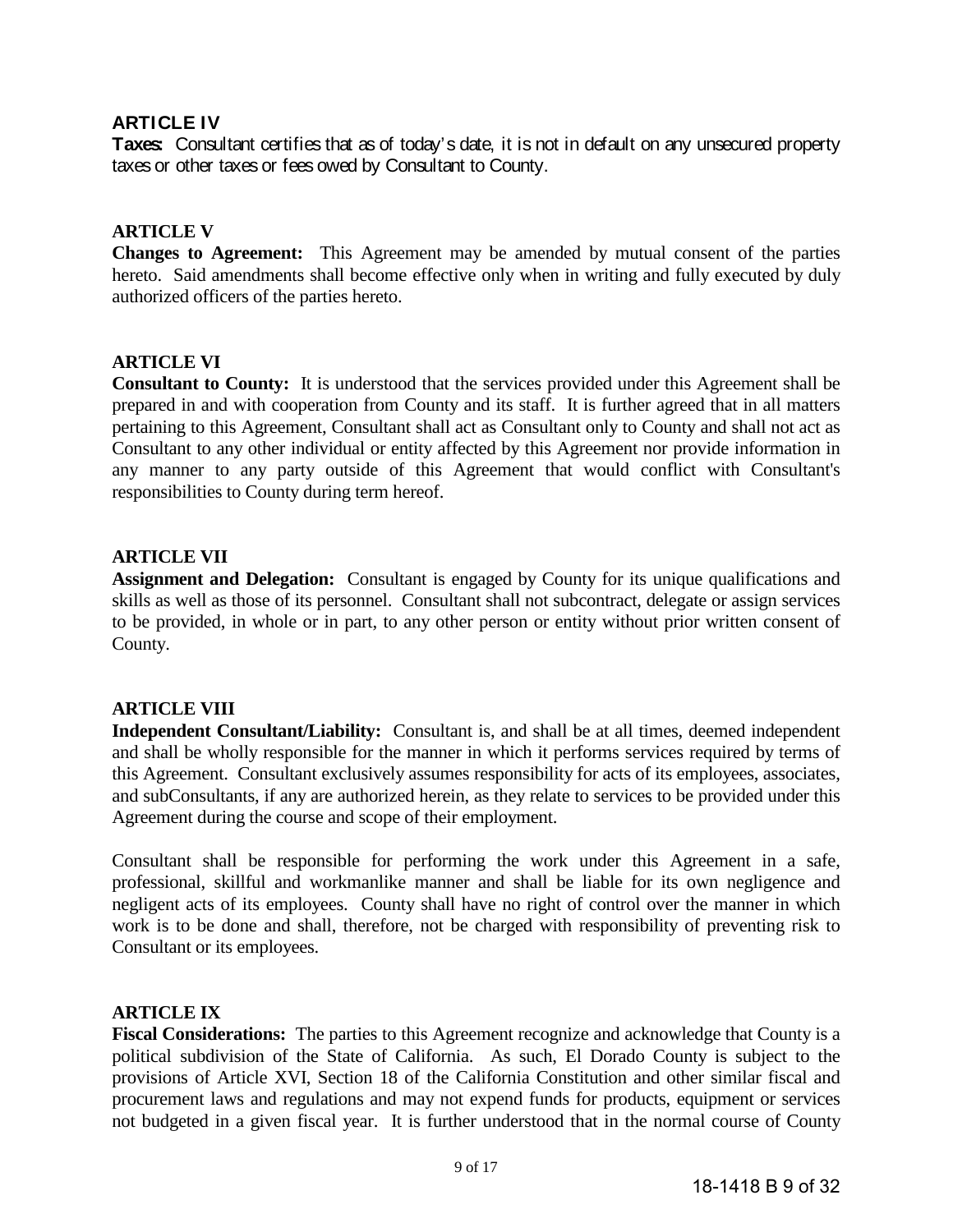business, County will adopt a proposed budget prior to a given fiscal year, but that the final adoption of a budget does not occur until after the beginning of the fiscal year.

Notwithstanding any other provision of this Agreement to the contrary, County shall give notice of cancellation of this Agreement in the event of adoption of a proposed budget that does not provide for funds for the services, products or equipment subject herein. Such notice shall become effective upon the adoption of a final budget which does not provide funding for this Agreement. Upon the effective date of such notice, this Agreement shall be automatically terminated and County released from any further liability hereunder.

In addition to the above, should the Board of Supervisors during the course of a given year for financial reasons reduce, or order a reduction, in the budget for any County department for which services were contracted to be performed, pursuant to this paragraph in the sole discretion of the County, this Agreement may be deemed to be canceled in its entirety subject to payment for services performed prior to cancellation.

# **ARTICLE X**

**Audit by California State Auditor:** Consultant acknowledges that if total compensation under this agreement is greater than \$10,000.00, this Agreement is subject to examination and audit by the California State Auditor for a period of three (3) years, or for any longer period required by law, after final payment under this Agreement, pursuant to California Government Code §8546.7. In order to facilitate these potential examinations and audits, Consultant shall maintain, for a period of at least three (3) years, or for any longer period required by law, after final payment under the contract, all books, records and documentation necessary to demonstrate performance under the Agreement.

# **ARTICLE XI**

# **Default, Termination, and Cancellation:**

A. Default: Upon the occurrence of any default of the provisions of this Agreement, a party shall give written notice of said default to the party in default (notice). If the party in default does not cure the default within ten (10) days of the date of notice (time to cure), then such party shall be in default. The time to cure may be extended at the discretion of the party giving notice. Any extension of time to cure must be in writing, prepared by the party in default for signature by the party giving notice and must specify the reason(s) for the extension and the date on which the extension of time to cure expires.

Notice given under this section shall specify the alleged default and the applicable Agreement provision and shall demand that the party in default perform the provisions of this Agreement within the applicable period of time. No such notice shall be deemed a termination of this Agreement unless the party giving notice so elects in this notice, or the party giving notice so elects in a subsequent written notice after the time to cure has expired. In the event of termination for default, County reserves the right to take over and complete the work by contract or by any other means.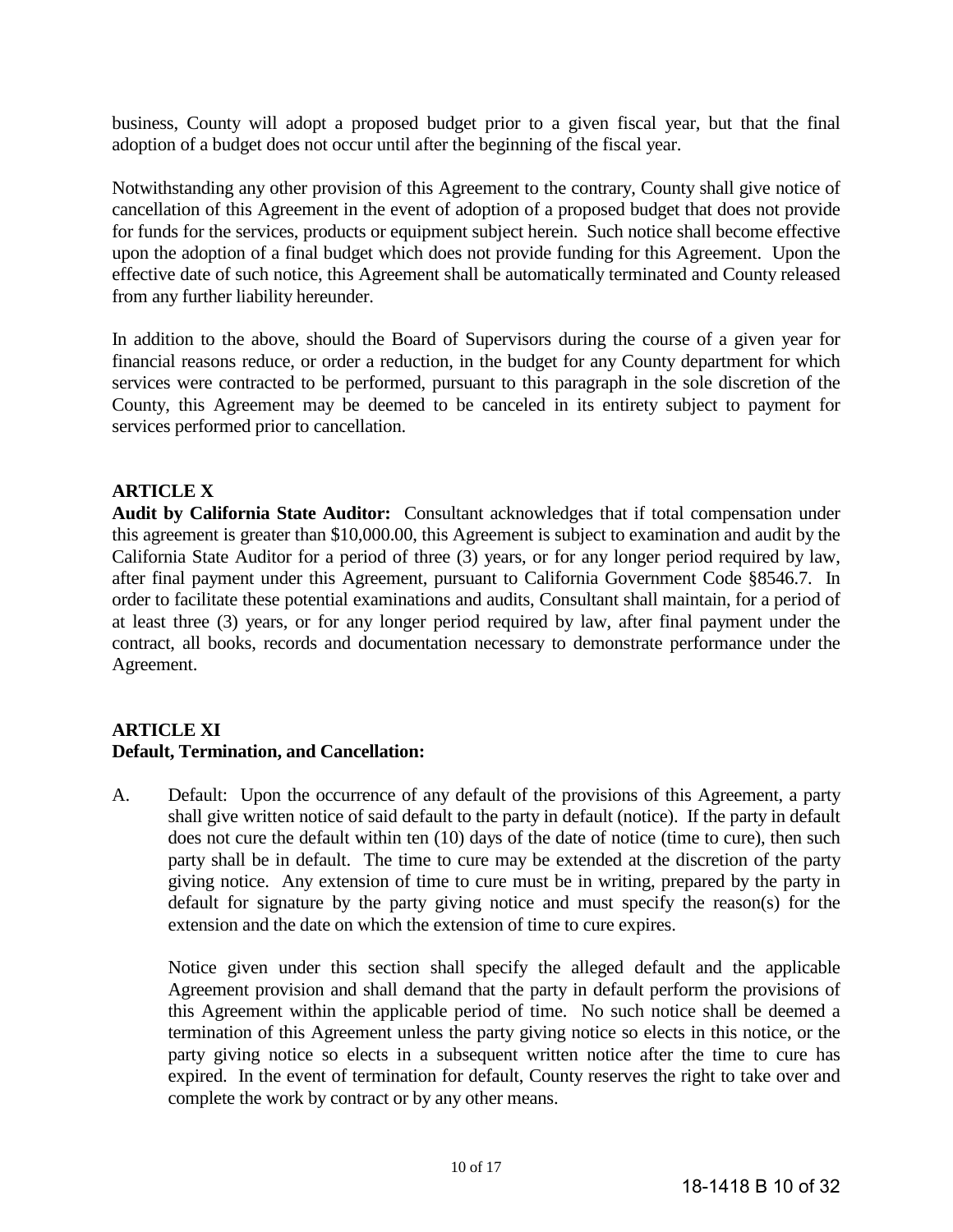- B. Bankruptcy: This Agreement, at the option of the County, shall be terminable in the case of bankruptcy, voluntary or involuntary, or insolvency of Consultant.
- C. Ceasing Performance: County may terminate this Agreement in the event Consultant ceases to operate as a business, or otherwise becomes unable to substantially perform any term or condition of this Agreement.
- D. Termination or Cancellation without Cause: County may terminate this Agreement in whole or in part upon seven (7) calendar days written notice by County without cause. If such prior termination is effected, County will pay for satisfactory services rendered prior to the effective dates as set forth in the Notice of Termination provided to Consultant, and for such other services, which County may agree to in writing as necessary for contract resolution. In no event, however, shall County be obligated to pay more than the total amount of the contract. Upon receipt of a Notice of Termination, Consultant shall promptly discontinue all services affected, as of the effective date of termination set forth in such Notice of Termination, unless the notice directs otherwise.

# **ARTICLE XII**

**Notice to Parties:** All notices to be given by the parties hereto shall be in writing and served by depositing same in the United States Post Office, postage prepaid and return receipt requested. Notices to County shall be addressed as follows:

COUNTY OF EL DORADO Risk Management 330 Fair Lane Placerville, CA 95667 ATTN: Robert Schroeder, Risk Manager

or to such other location as the County directs.

with a carbon copy to

COUNTY OF EL DORADO Chief Administrative Office Procurement and Contracts Division 330 Fair Lane Placerville, CA 95667 ATTN: Purchasing Agent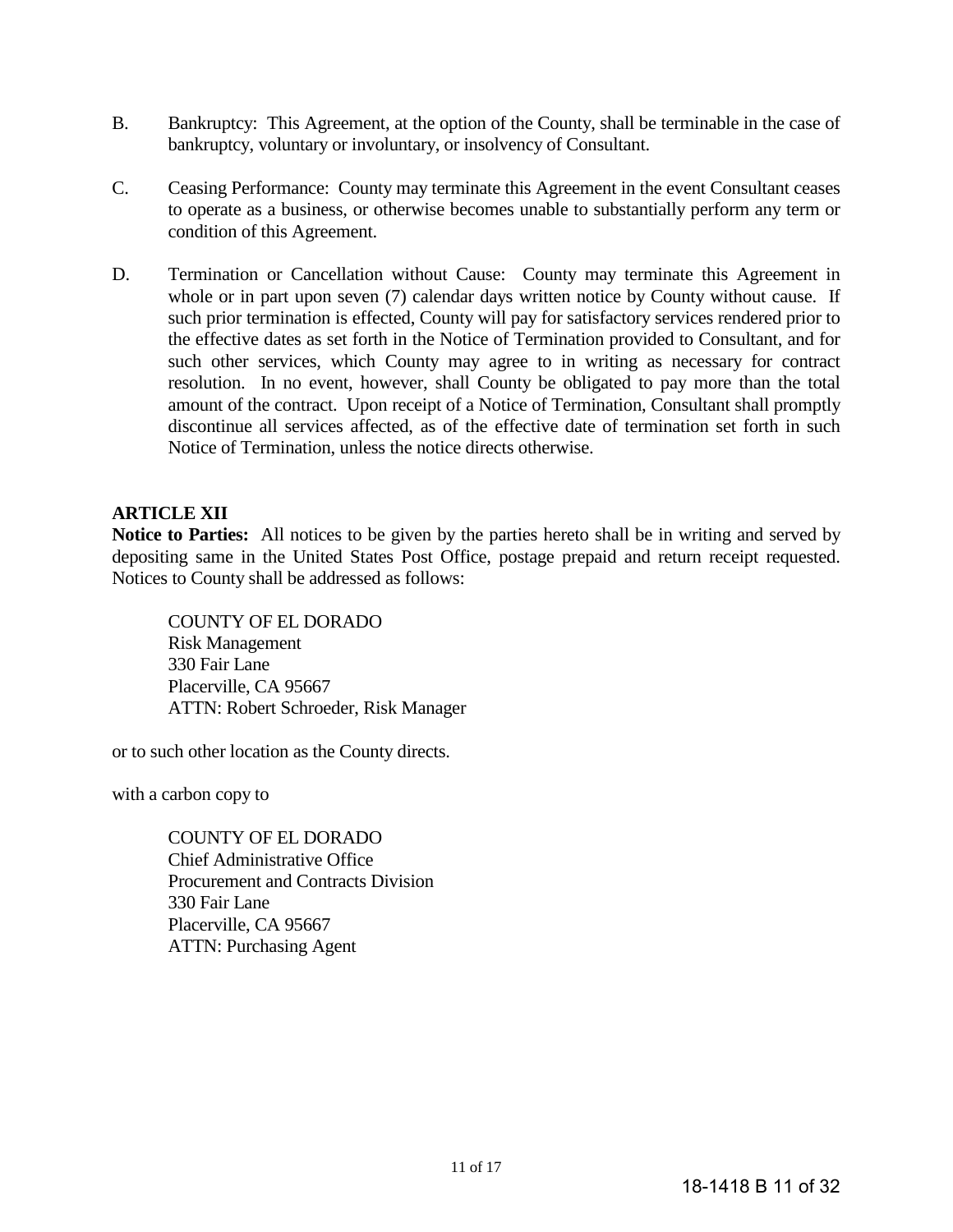Notices to Consultant shall be addressed as follows:

YORK RISK SERVICES GROUP, INC. P.O. Box 619079 Roseville, CA 95661 ATTN: Jody A. Gray, President, Public Entity

or to such other location as the Consultant directs.

# **ARTICLE XIII**

**Change of Address:** In the event of a change in address for Consultant's principal place of business, Consultant's Agent for Service of Process, or Notices to Consultant, Consultant shall notify County in writing pursuant to the provisions contained in this Agreement under the Article titled "Notice to Parties". Said notice shall become part of this Agreement upon acknowledgment in writing by the County Contract Administrator, and no further amendment of the Agreement shall be necessary provided that such change of address does not conflict with any other provisions of this Agreement.

# **ARTICLE XIV**

**Indemnity:** The Consultant shall defend, indemnify, and hold the County harmless against and from any and all claims, suits, losses, damages and liability for damages of every name, kind and description, including attorneys fees and costs incurred, brought for, or on account of, injuries to or death of any person, including but not limited to workers, County employees, and the public, or damage to property, or any economic or consequential losses, which are claimed to or in any way arise out of or are connected with the Consultant's services, operations, or performance hereunder, regardless of the existence or degree of fault or negligence on the part of the County, the Consultant, subConsultant(s) and employee(s) of any of these, except for the sole, or active negligence of the County, its officers and employees, or as expressly prescribed by statute. This duty of Consultant to indemnify and save County harmless includes the duties to defend set forth in California Civil Code Section 2778.

# **ARTICLE XV**

**Insurance:** Consultant shall provide proof of a policy of insurance satisfactory to the County of El Dorado Risk Manager and documentation evidencing that Consultant maintains insurance that meets the following requirements:

- A. Full Worker's Compensation and Employer's Liability Insurance covering all employees of Consultant as required by law in the State of California.
- B. Commercial General Liability Insurance of not less than \$1,000,000.00 combined single limit per occurrence for bodily injury and property damage and a \$2,000,000.00 aggregate limit.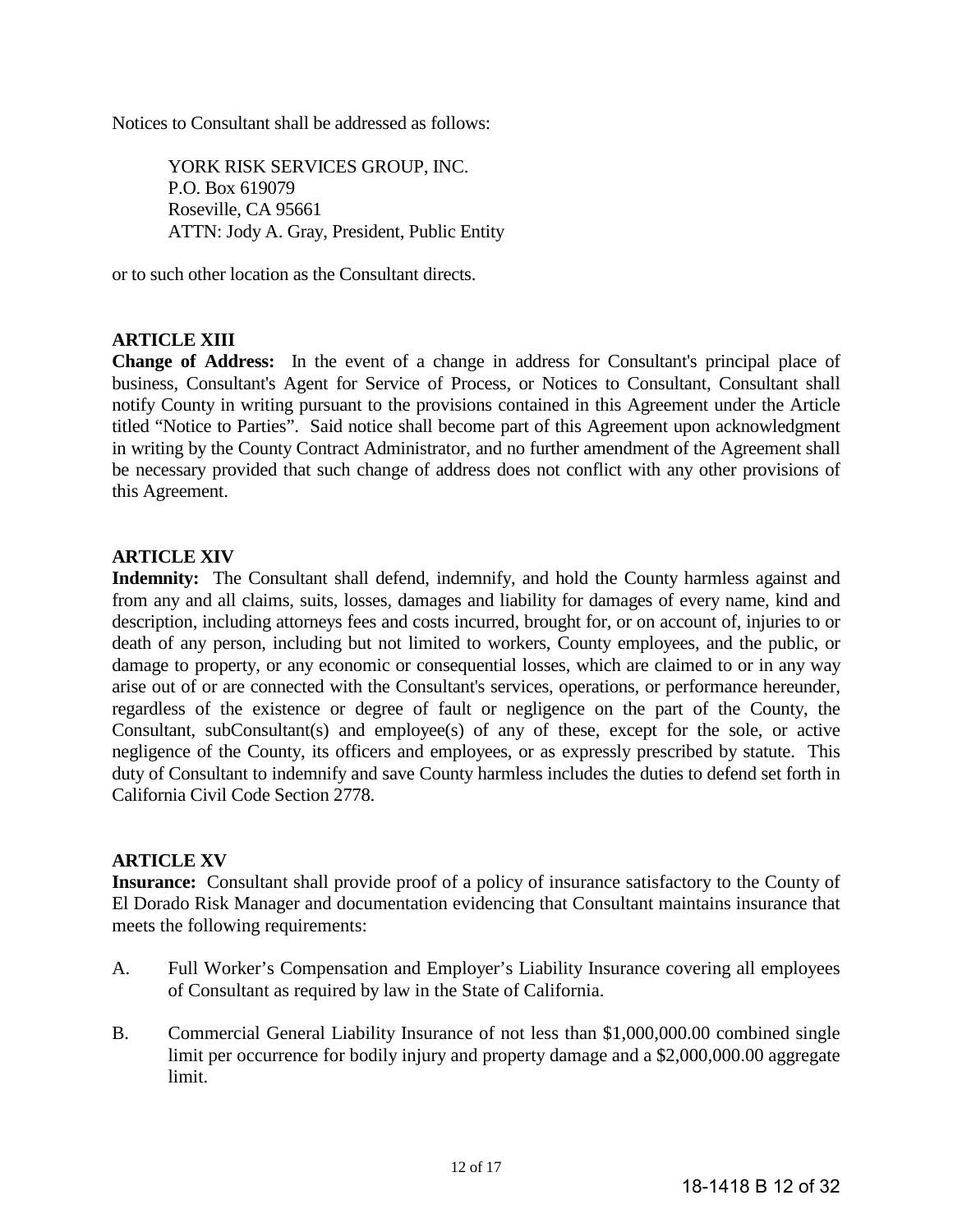- C. Automobile Liability Insurance of not less than \$1,000,000.00 is required in the event motor vehicles are used by the Consultant in the performance of the Agreement.
- D. In the event Consultant is a licensed professional or professional consultant, and is performing professional services under this Agreement, professional liability is required with a limit of liability of not less than \$1,000,000.00 per occurrence.
- E. Consultant shall furnish a certificate of insurance satisfactory to the County of El Dorado Risk Manager as evidence that the insurance required above is being maintained.
- F. The insurance will be issued by an insurance company acceptable to Risk Management, or be provided through partial or total self-insurance likewise acceptable to Risk Management.
- G. Consultant agrees that the insurance required above shall be in effect at all times during the term of this Agreement. In the event said insurance coverage expires at any time or times during the term of this Agreement, Consultant agrees to provide at least thirty (30) days prior to said expiration date, a new certificate of insurance evidencing insurance coverage as provided for herein for not less than the remainder of term of the Agreement, or for a period of not less than one (1) year. New certificates of insurance are subject to the approval of Risk Management and Consultant agrees that no work or services shall be performed prior to the giving of such approval. In the event the Consultant fails to keep in effect at all times insurance coverage as herein provided, County may, in addition to any other remedies it may have, terminate this Agreement upon the occurrence of such event.
- H. The certificate of insurance must include the following provisions stating that:
	- 1. The insurer will not cancel the insured's coverage without prior written notice to County, and;
	- 2. The County of El Dorado, its officers, officials, employees and volunteers are included as additional insured on an additional insured endorsement, but only insofar as the operations under this Agreement are concerned. This provision shall apply to the general liability policy.
- I. The Consultant's insurance coverage shall be primary insurance as respects the County, its officers, officials, employees and volunteers. Any insurance or self-insurance maintained by the County, its officers, officials, employees or volunteers shall be in excess of the Consultant's insurance and shall not contribute with it.
- J. Any deductibles or self-insured retentions must be declared to and approved by the County, either: the insurer shall reduce or eliminate such deductibles or self-insured retentions as respects the County, its officers, officials, employees and volunteers; or the Consultant shall procure a bond guaranteeing payment of losses and related investigations, claim administration and defense expenses.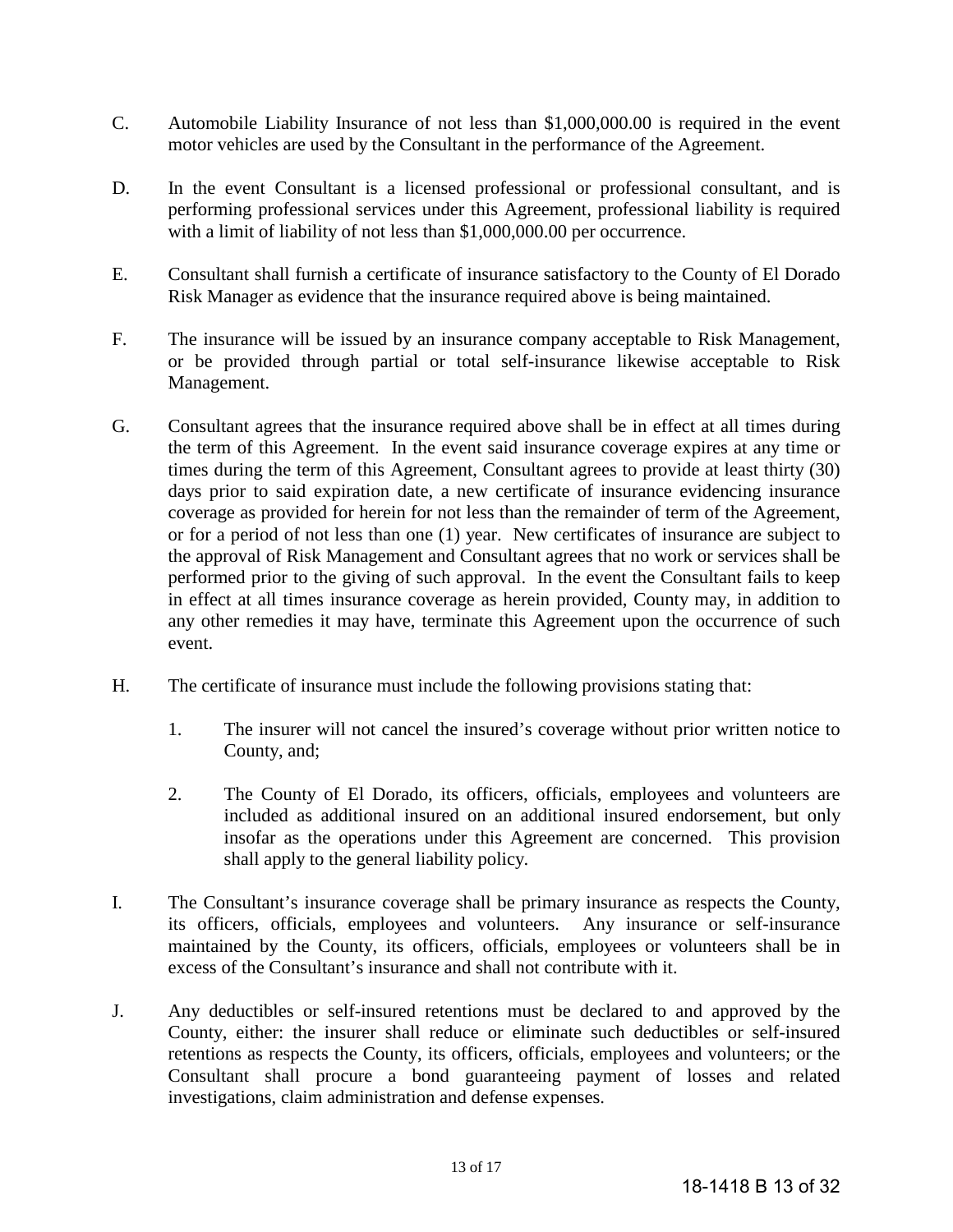- K. Any failure to comply with the reporting provisions of the policies shall not affect coverage provided to the County, its officers, officials, employees or volunteers.
- L. The insurance companies shall have no recourse against the County of El Dorado, its officers and employees or any of them for payment of any premiums or assessments under any policy issued by any insurance company.
- M. Consultant's obligations shall not be limited by the foregoing insurance requirements and shall survive expiration of this Agreement.
- N. In the event Consultant cannot provide an occurrence policy, Consultant shall provide insurance covering claims made as a result of performance of this Agreement for not less than three (3) years following completion of performance of this Agreement.
- O. Certificate of insurance shall meet such additional standards as may be determined by the contracting County Department either independently or in consultation with Risk Management, as essential for protection of the County.

# **ARTICLE XVI**

**Interest of Public Official:** No official or employee of County who exercises any functions or responsibilities in review or approval of services to be provided by Consultant under this Agreement shall participate in or attempt to influence any decision relating to this Agreement which affects personal interest or interest of any corporation, partnership, or association in which he/she is directly or indirectly interested; nor shall any such official or employee of County have any interest, direct or indirect, in this Agreement or the proceeds thereof.

# **ARTICLE XVII**

**Interest of Consultant:** Consultant covenants that Consultant presently has no personal interest or financial interest, and shall not acquire same in any manner or degree in either: 1) any other contract connected with or directly affected by the services to be performed by this Agreement; or, 2) any other entities connected with or directly affected by the services to be performed by this Agreement. Consultant further covenants that in the performance of this Agreement no person having any such interest shall be employed by Consultant.

# **ARTICLE XVIII**

**Conflict of Interest:** The parties to this Agreement have read and are aware of the provisions of Government Code Section 1090 et seq. and Section 87100 relating to conflict of interest of public officers and employees. Consultant attests that it has no current business or financial relationship with any County employee(s) that would constitute a conflict of interest with provision of services under this contract and will not enter into any such business or financial relationship with any such employee(s) during the term of this Agreement. County represents that it is unaware of any financial or economic interest of any public officer of employee of Consultant relating to this Agreement. It is further understood and agreed that if such a financial interest does exist at the inception of this Agreement either party may immediately terminate this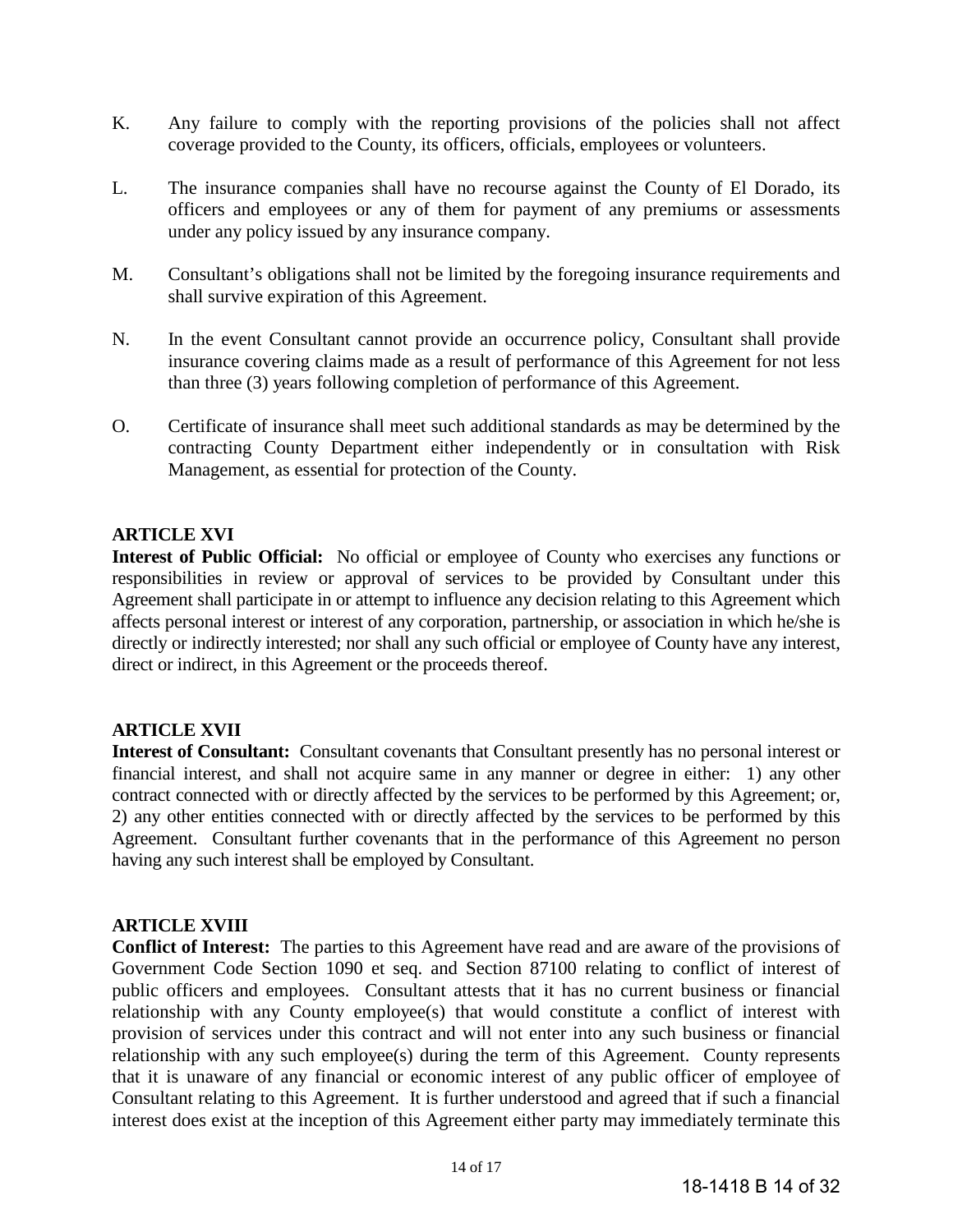Agreement by giving written notice as detailed in the Article in the Agreement titled, "Default, Termination and Cancellation".

# **ARTICLE XIX**

**California Residency (Form 590):** If Consultant is a California resident, Consultant must file a State of California Form 590, certifying its California residency or, in the case of a corporation, certifying that it has a permanent place of business in California. The Consultant will be required to submit a Form 590 prior to execution of an Agreement or County shall withhold seven (7) percent of each payment made to the Consultant during term of the Agreement. This requirement applies to any agreement/contract exceeding \$1,500.00.

# **ARTICLE XX**

**Nonresident Withholding**: If Consultant is not a California resident, Consultant shall provide documentation that the State of California has granted a withholding exemption or authorized reduced withholding prior to execution of this Agreement or County shall withhold seven (7%) percent of each payment made to the Consultant during term of the Agreement as required by law. This requirement applies to any agreement/contract exceeding \$1,500.00. Consultant shall indemnify and hold the County harmless for any action taken by the California Franchise Tax Board.

## **ARTICLE XXI**

**Taxpayer Identification Number (Form W-9):** All independent Consultants or corporations providing services to the County must file a Department of the Treasury Internal Revenue Service Form W-9, certifying their Taxpayer Identification Number.

## **ARTICLE XXII**

**County Business License:** It is unlawful for any person to furnish supplies or services, or transact any kind of business in the unincorporated territory of El Dorado County without possessing a County business license unless exempt under County Code Section 5.08.070.

# **ARTICLE XXIII**

**Administrator:** The County Officer or employee with responsibility for administering this Agreement is Robert Schroeder, Risk Manager, or successor.

# **ARTICLE XXIV**

**Authorized Signatures:** The parties to this Agreement represent that the undersigned individuals executing this Agreement on their respective behalf are fully authorized to do so by law or other appropriate instrument and to bind upon said parties to the obligations set forth herein.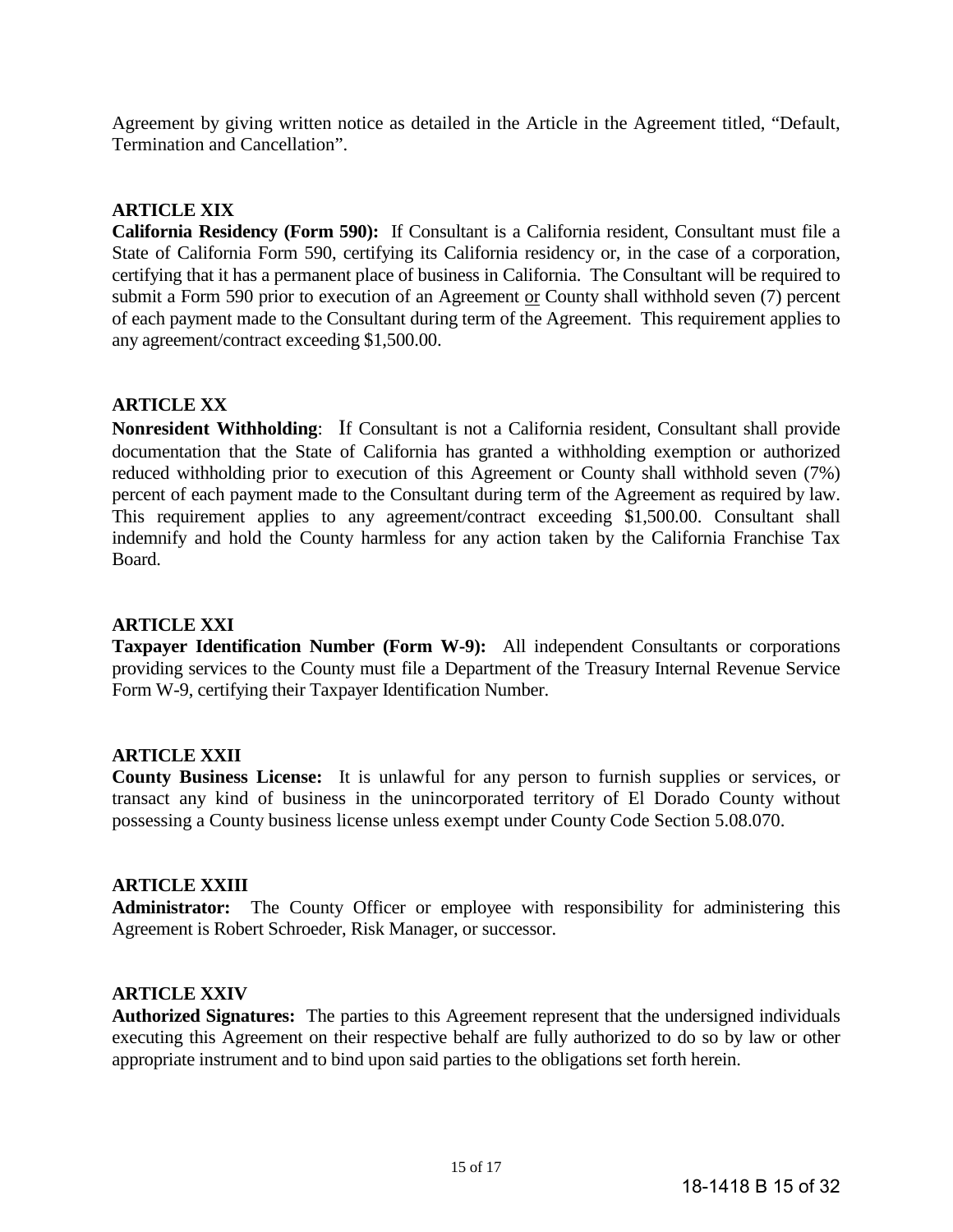# **ARTICLE XXV**

Partial Invalidity: If any provision of this Agreement is held by a court of competent jurisdiction to be invalid, void or unenforceable, the remaining provisions will continue in full force and effect without being impaired or invalidated in any way.

# **ARTICLE XXVI**

**Venue:** Any dispute resolution action arising out of this Agreement, including, but not limited to, litigation, mediation, or arbitration, shall be brought in El Dorado County, California, and shall be resolved in accordance with the laws of the State of California.

# **ARTICLE XXVII**

**No Third Party Beneficiaries:** Nothing in this Agreement is intended, nor will be deemed, to confer rights or remedies upon any person or legal entity not a party to this agreement.

# **ARTICLE XXVIII**

**Entire Agreement:** This document and the documents referred to herein or exhibits hereto are the entire Agreement between the parties and they incorporate or supersede all prior written or oral Agreements or understandings.

## **Requesting Contract Administrator Concurrence:**

By: Dated:

Robert Schroeder Risk Manager

# **Requesting Department Head Concurrence:**

//

//

//

//

By: <u>Dated:</u> Dated: <u>Dated:</u> Dated: 2007

Tameka Usher Human Resources Director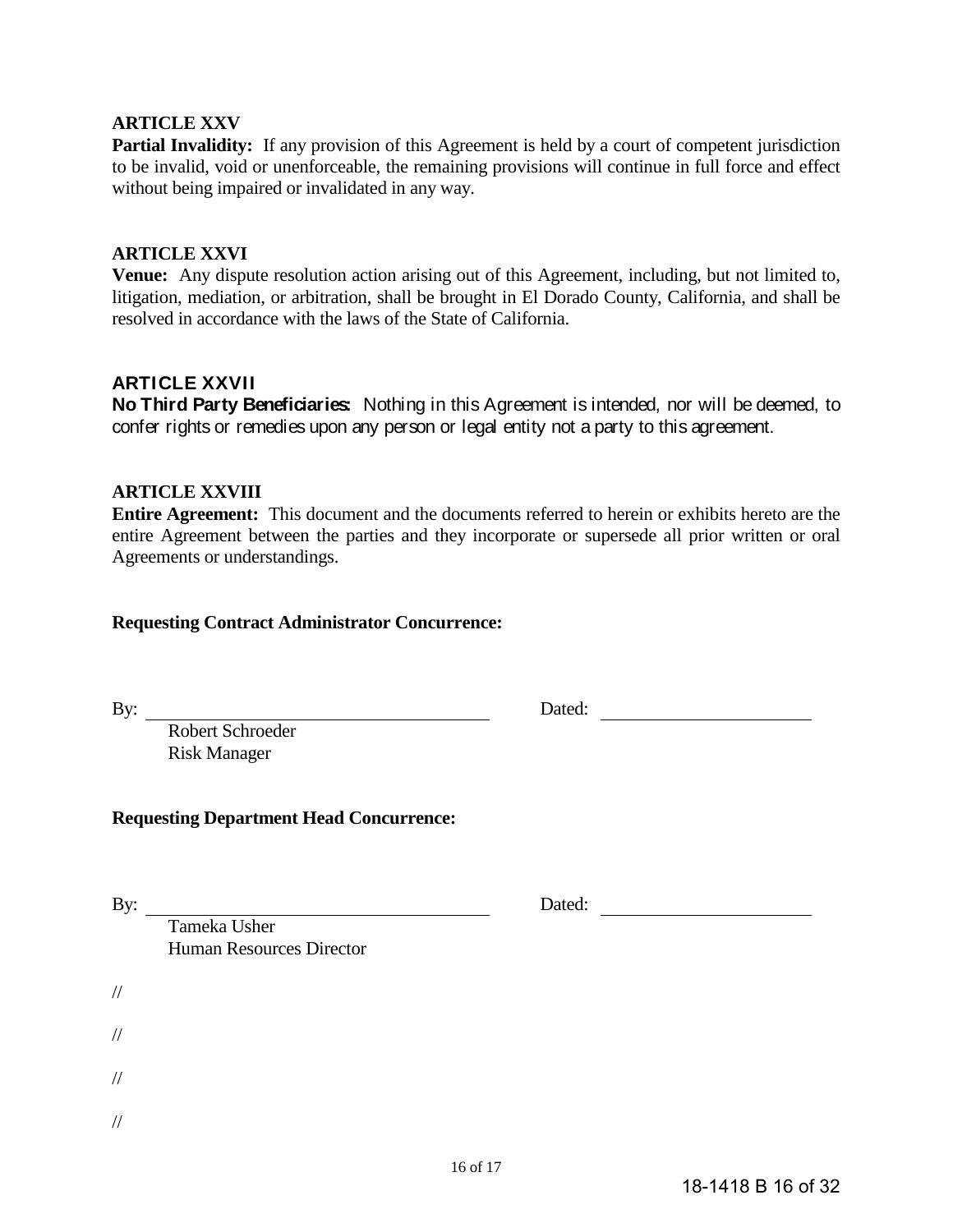**IN WITNESS WHEREOF**, the parties hereto have executed this Agreement on the dates indicated below.

# **- - COUNTY OF EL DORADO - -**

Dated:

By:

Chair Board of Supervisors "County"

ATTEST: James S. Mitrisin Clerk of the Board of Supervisors

Deputy Clerk

**- - CONSULTANT - -**

YORK RISK SERVICES GROUP, INC. A NEW YORK CORPORATION

Jody A. Gray President, Public Entity "Consultant"

Peter E. Lind Corporate Secretary

By: Dated:

(AMW) (#3360)

18-1418 B 17 of 32

By: Dated:

By: Dated: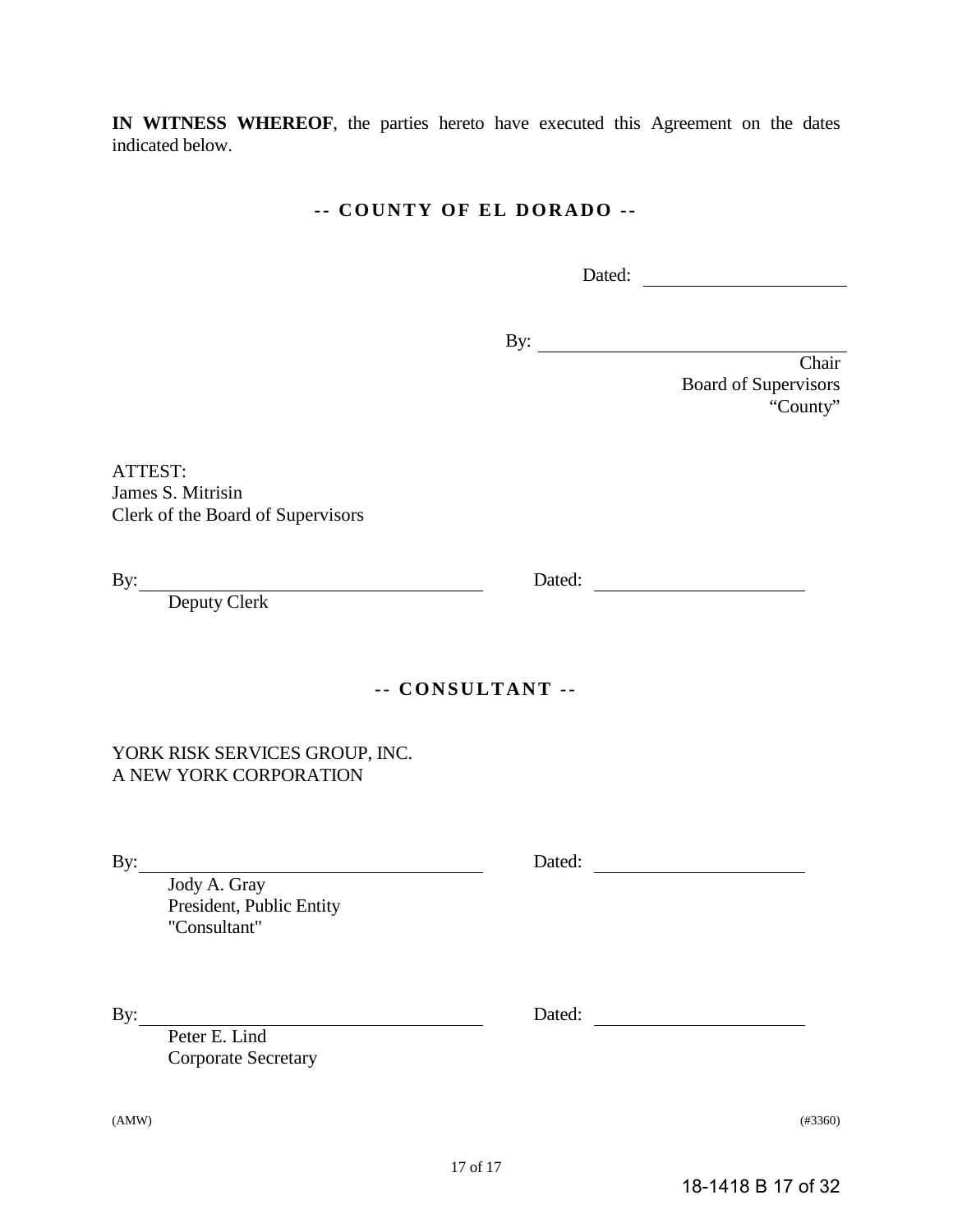

# $\mathbf{L}$

- A. **Case Load** 
	- $1.$
	- $2<sub>1</sub>$
- **B.**
- **Exhibit "A"**<br>
Modelet: December 8, 1988<br>
Amended: Dedorer 7, 1988<br>
Amended: Oddore 7, 1988<br>
Amended: Oddore 7, 1988<br>
Amended: Oddore 1, 1998<br>
Amended: Oddore 1, 1998<br>
Amended: July 1, 2009<br>
Amended: March 2, 2002<br>
Amende  $1.$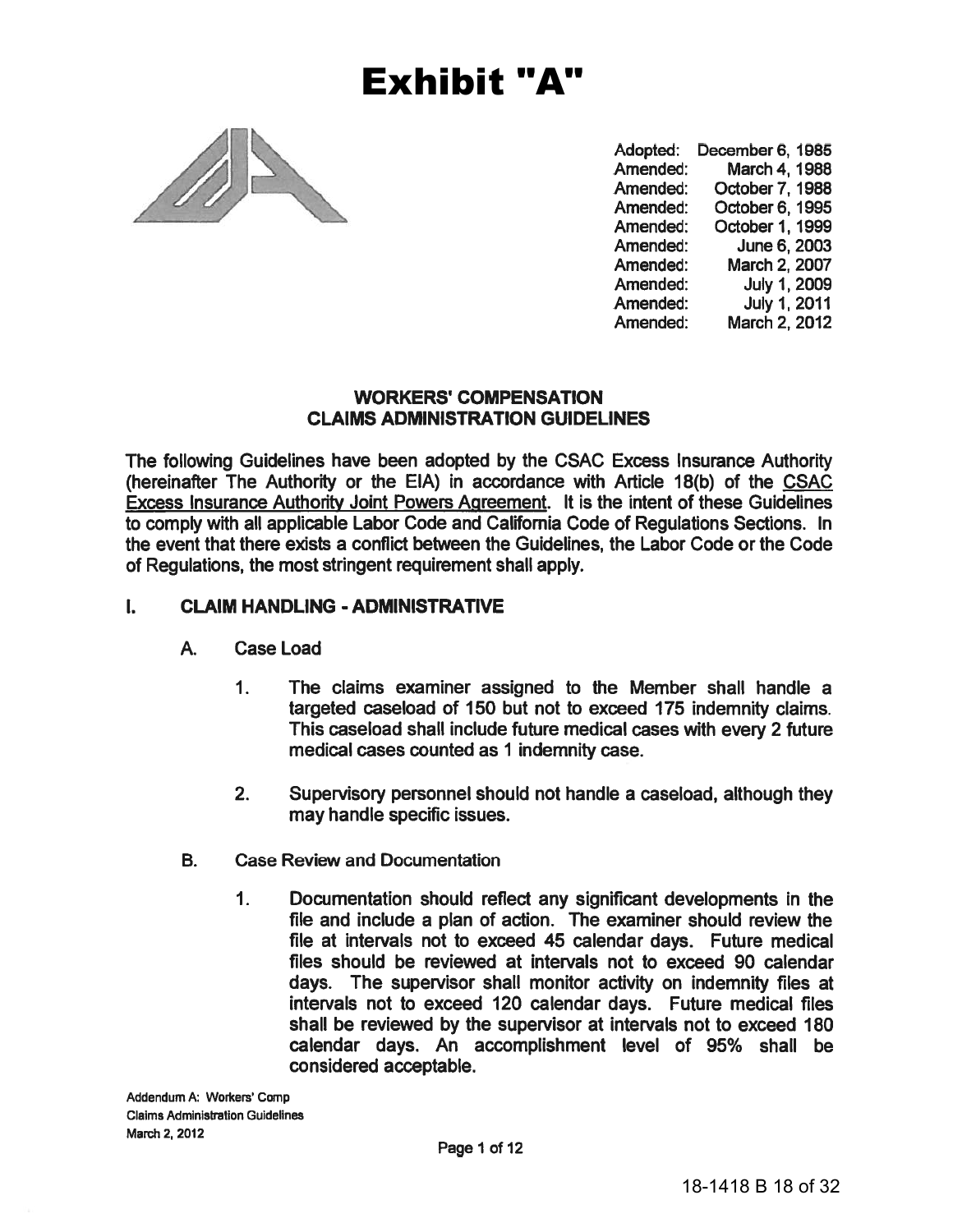- $2.$ File contents shall comply with Code of Regulations Sections 10101, 10101.1 and 15400, and be kept in a neat and orderly fashion. An accomplishment level of 95% shall be considered acceptable.
- $3<sub>1</sub>$ All medical-only cases shall be reviewed for potential closure or transfer to an indemnity examiner within 90 calendar days following claim file creation. An accomplishment level of 95% shall be considered acceptable.
- $C_{\cdot}$ Communication
	- $1<sub>1</sub>$ **Telephone Inquiries**

Return calls shall be made within 1 working day of the original telephone inquiry. All documentation shall reflect these efforts. An accomplishment level of 95% shall be considered acceptable.

 $2.$ **Incoming Correspondence** 

> All correspondence received shall be clearly stamped with the date of receipt. An accomplishment level of 95% shall be considered acceptable.

3. **Return Correspondence** 

> All correspondence requiring a written response shall have such response completed and transmitted within 5 working days of receipt. An accomplishment level of 95% shall be considered acceptable.

- D. **Fiscal Handling** 
	- $\mathbf{1}$ . Fiscal handling for indemnity benefits on active cases shall be balanced with appropriate file documentation on a semi-annual basis to verify that statutory benefits are paid appropriately. Balancing is defined as, "an accounting of the periods and amounts due in comparison with what was actually paid". An accomplishment level of 95% shall be considered acceptable.
	- $2.$ In cases of multiple losses with the same person, payments shall be made on the appropriate claim file. An accomplishment of 95% shall be considered acceptable.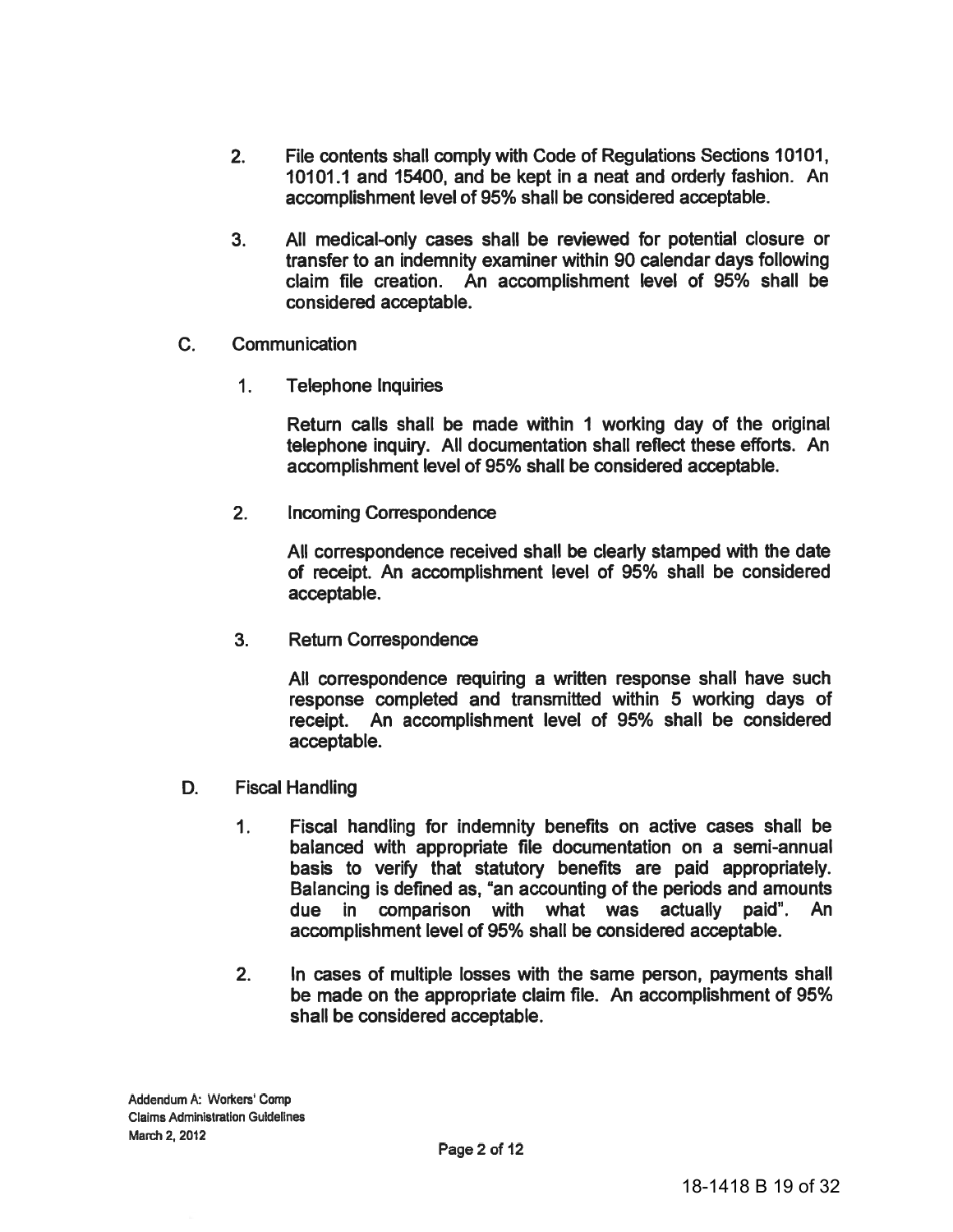#### E. **Medicare Reporting**

Proper verification of a claimant's status as to Medicare eligibility shall be completed and documented in the claim file. In those cases where the claimant does meet the eligibility reguirements, mandatory reporting to the Center for Medicaid Services (CMS) must be completed directly or through a reporting agent in compliance with Section 111 of the Medicare Medicaid and SCHIP Extension Act of 2007 ("MMSEA"). An accomplishment of 100% shall be considered acceptable.

#### **CLAIM CREATION**  $II.$

A. **Three Point Contact** 

> Three point contact shall be conducted with the injured worker, employer representative and treating physician within 3 working days of receipt of the claim by the third party administrator or self administered entity. If a nurse case manager is assigned to the claim, initial physician contact may be conducted by either the claims examiner or the nurse case manager. In the event a party is non-responsive, there should be evidence of at least three documented attempts to reach the individual. Medical-only claims shall have this three point contact requirement as well. An accomplishment level of 95% shall be considered acceptable.

- $\mathbf{B}$ Compensability
	- $\mathbf 1$ The initial compensability determination (accept claim, deny claim or delay acceptance pending the results of additional investigation) and the reasons for such a determination shall be made and documented in the file within 14 calendar days of the filing of the claim with the employer. In the event the claim is not received by the third party administrator or self administered entity within 14 calendar days of the filing of the claim with the employer, the third party administrator or self administered entity shall make the initial compensability determination within 7 calendar days of receipt of the claim. An accomplishment level of 100% shall be considered acceptable.
	- $2.$ Delay of benefit letters shall be mailed in compliance with the Division of Workers' Compensation (DWC) guidelines. In the event the employer does not provide notice of lost time to the third party administrator or self administered entity timely to comply with DWC guidelines, the third party administrator or self administered entity shall mail the benefit letters within 7 calendar days of notification. An accomplishment level of 100% shall be considered acceptable.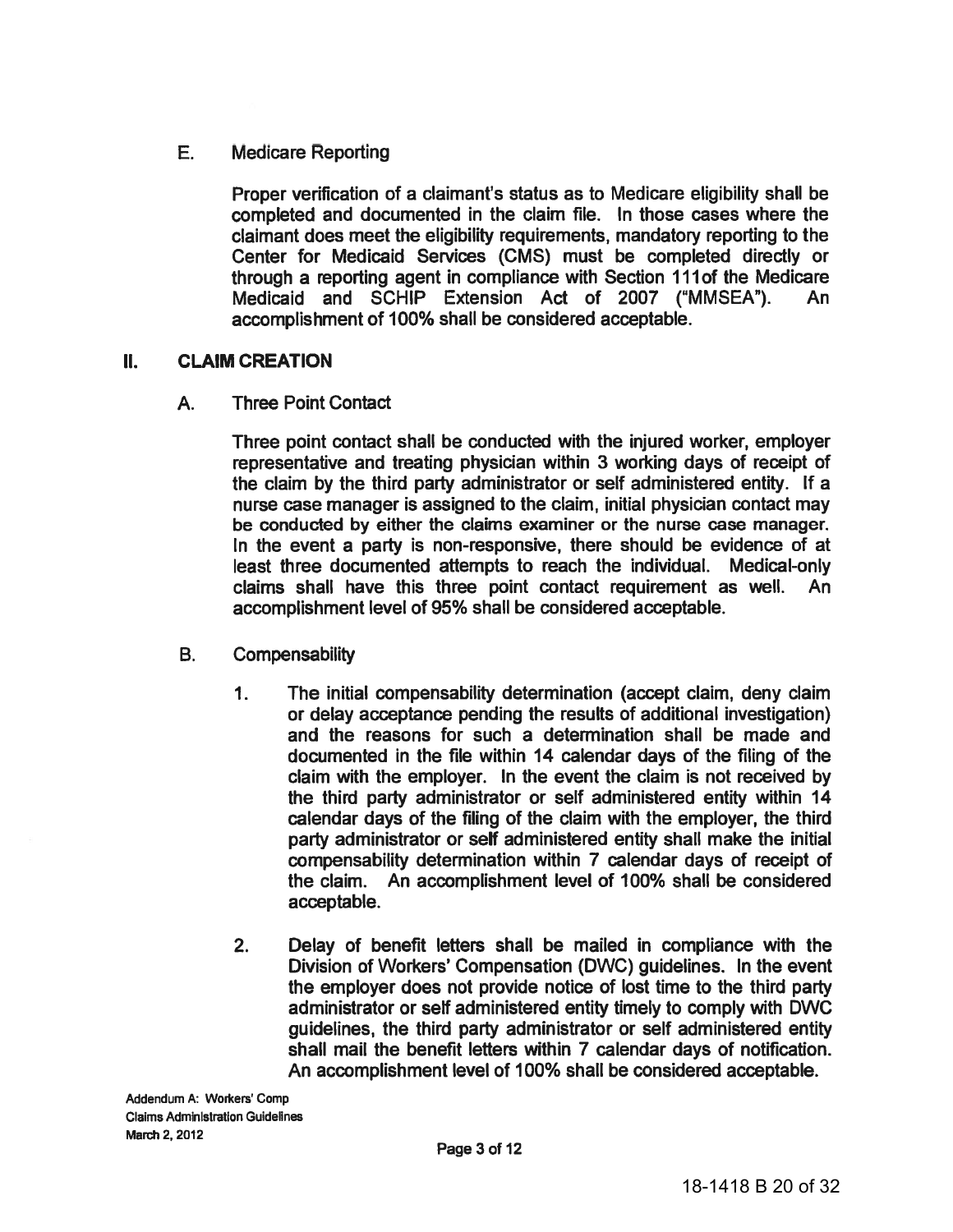- The final compensability determination shall be made by the claims  $3<sub>1</sub>$ examiner or supervisor within 90 calendar days of employer receipt of the claim form. An accomplishment level of 100% shall be considered acceptable.
- $C_{1}$ **AOE/COE Investigation**

If a decision is made to delay benefits on a claim, an AOE/COE investigation shall be initiated within 3 working days of the decision to delay. This may include, but is not limited to, assigning out for witness/injured worker statements, initiating the QME/AME process, requesting medical records. etc. An accomplishment level of 95% shall be considered acceptable.

- D. **Reserves** 
	- $\mathbf 1$ Using the information available at claim file set up, an initial reserve shall be established for the most probable case value. An accomplishment level of 95% shall be considered acceptable.
	- $2<sub>1</sub>$ The initial reserve shall be electronically posted to the claim within 14 calendar days of receipt of the claim. An accomplishment level of 95% shall be considered acceptable.
- E. Indexina

All claims shall be reported to the Index Bureau at time of initial set up and re-indexed on an as needed basis thereafter. **An** accomplishment level of 95% shall be considered acceptable.

The EIA maintains membership with the Index Bureau that members can access.

#### III. **CLAIM HANDLING - TECHNICAL**

#### A. **Payments**

- $1<sub>1</sub>$ Initial Temporary and Permanent Disability Indemnity Payment
	- The initial indemnity payment shall be issued to the injured  $a.$ worker within 14 calendar days of knowledge of the injury and disability. In the event the third party administrator or self administered entity is not notified of the injury and disability within 14 calendar days of the employer's knowledge, the third party administrator or self administered entity shall make payment within 7 calendar days of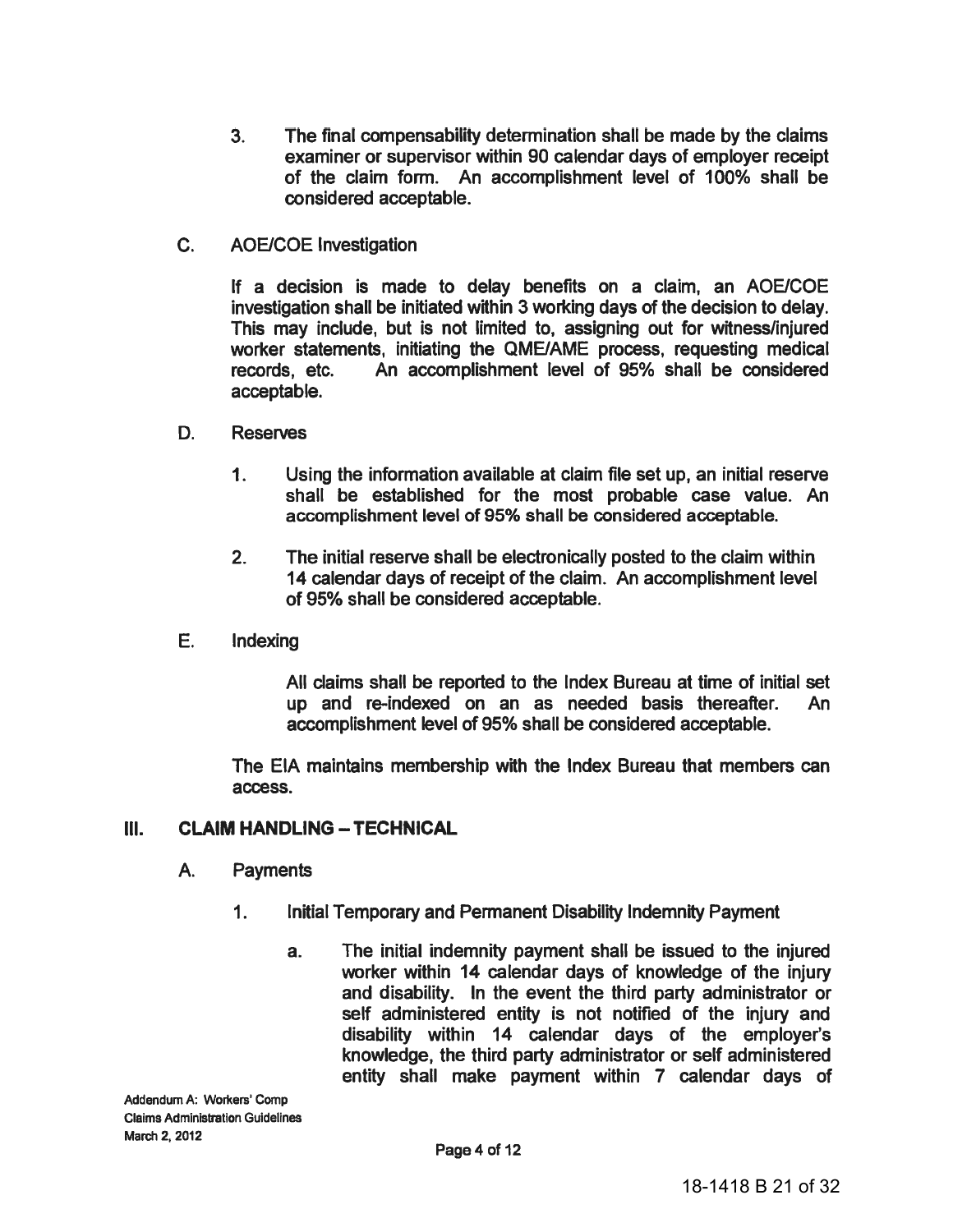notification. Initial permanent disability payments shall be issued within 14 calendar days after the date of last payment of temporary disability. This shall not apply with salary continuation. An accomplishment level of 100% shall be considered acceptable.

- The properly completed DWC Benefit Notice shall be mailed b. to the employee within 14 calendar days of the first day of disability. In the event the third party administrator or self administered entity is not notified of the first day of disability until after 14 calendar days, the DWC Benefit Notice shall be mailed within 7 calendar days of notification. An accomplishment level of 100% shall be considered acceptable.
- Self imposed penalty shall be paid on late payments in  $C_{\cdot}$ accordance with Section III. A.7 of this document. An accomplishment level of 100% shall be considered acceptable.
- d. Overpayments shall be identified and reimbursed timely where appropriate. The third party administrator or self administered entity shall request reimbursement of overpaid funds from the party that received the funds. If necessary, a credit shall be sought as part of any resolution of the claim. An accomplishment level of 95% shall be considered acceptable.
- $2.$ **Subsequent Temporary and Permanent Disability Payments** 
	- Eligibility for indemnity payments subsequent to the first a. payment shall be verified, except for established long-term An accomplishment level of 100% shall be disability. considered acceptable.
	- Self imposed penalty shall be paid on late payments in b. accordance with Section III. A.7 of this document. An accomplishment level of 100% shall be considered acceptable.
- $3<sub>1</sub>$ **Final Temporary and Permanent Disability Payments** 
	- All final indemnity payments shall be issued timely and the a. appropriate DWC benefit notices sent. An accomplishment level of 100% shall be considered acceptable.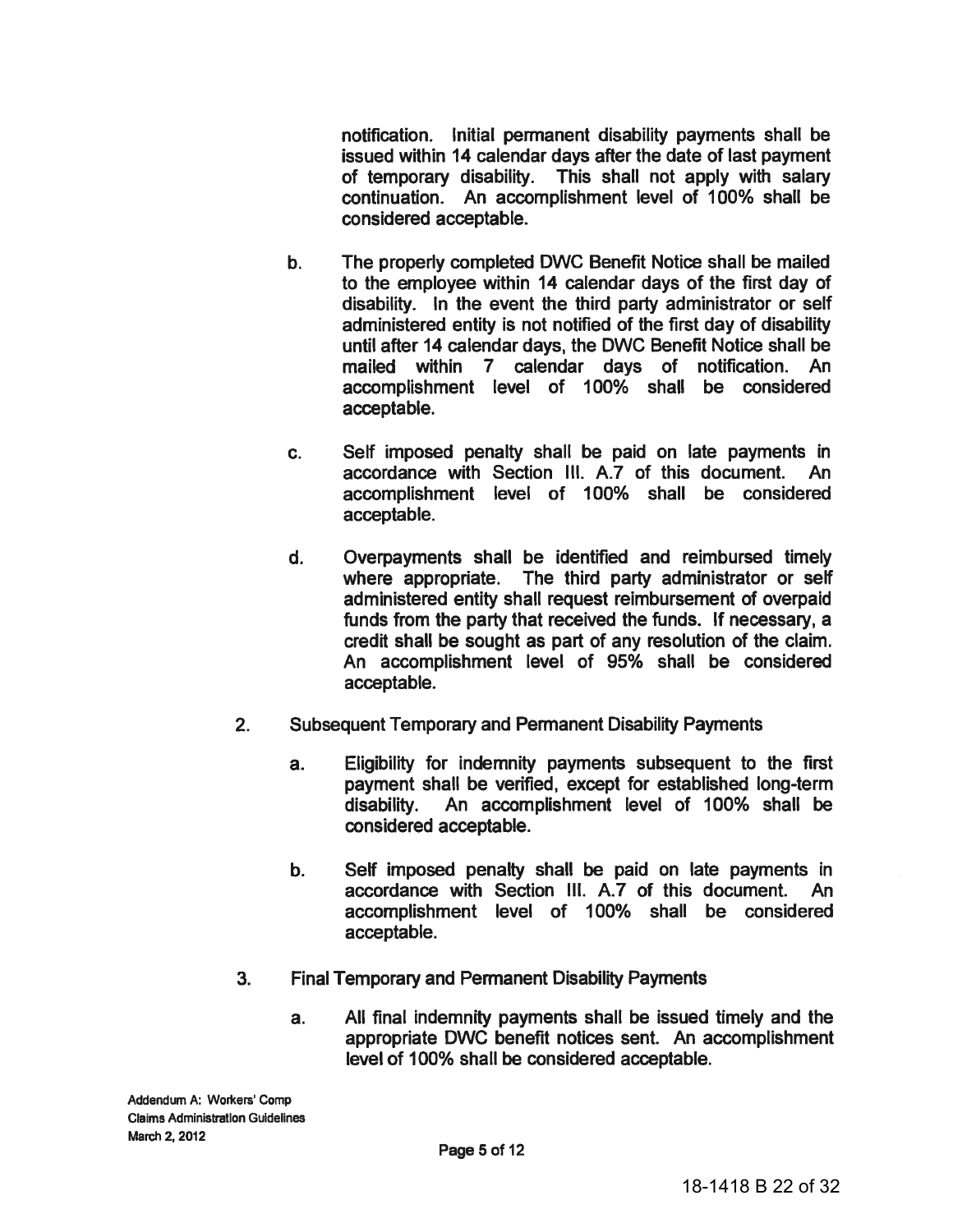- $\mathbf{b}$ . Self imposed penalty shall be paid on late payments in accordance with Section III. A.7. of this document. An accomplishment level of 100% shall be considered acceptable.
- $4.$ **Award Payments** 
	- Payments on undisputed Awards, Commutations, or  $a<sub>r</sub>$ Compromise and Releases shall be issued within 10 calendar days following receipt of the appropriate document. An accomplishment level of 95% shall be considered acceptable.
	- b. For all excess reportable claims, copies of all Awards shall be provided to the Authority at time of payment. An accomplishment level of 95% shall be considered acceptable.
- $5.$ **Medical Payments** 
	- Medical treatment billings (physician, pharmacy, hospital, a. physiotherapist, etc.) shall be reviewed for correctness. approved for payment and paid within 60 working days of receipt. An accomplishment level of 100% shall be considered acceptable.
	- The medical provider must be notified in writing within 30 b. working days of receipt of an itemized bill if a medical bill is contested, denied or incomplete. An accomplishment level of 100% shall be considered acceptable.
	- A bill review process should be utilized whenever possible. C. There should be participation in a PPO and/or MPN whenever possible.
- 6. Injured Worker Reimbursement Expense
	- Reimbursements to injured workers shall be issued within 15  $a<sub>r</sub>$ working days of the receipt of the claim for reimbursement. An accomplishment level of 95% shall be considered acceptable.
	- $\mathbf b$ . Advance travel expense payments shall be issued to the injured worker 10 working days prior to the anticipated date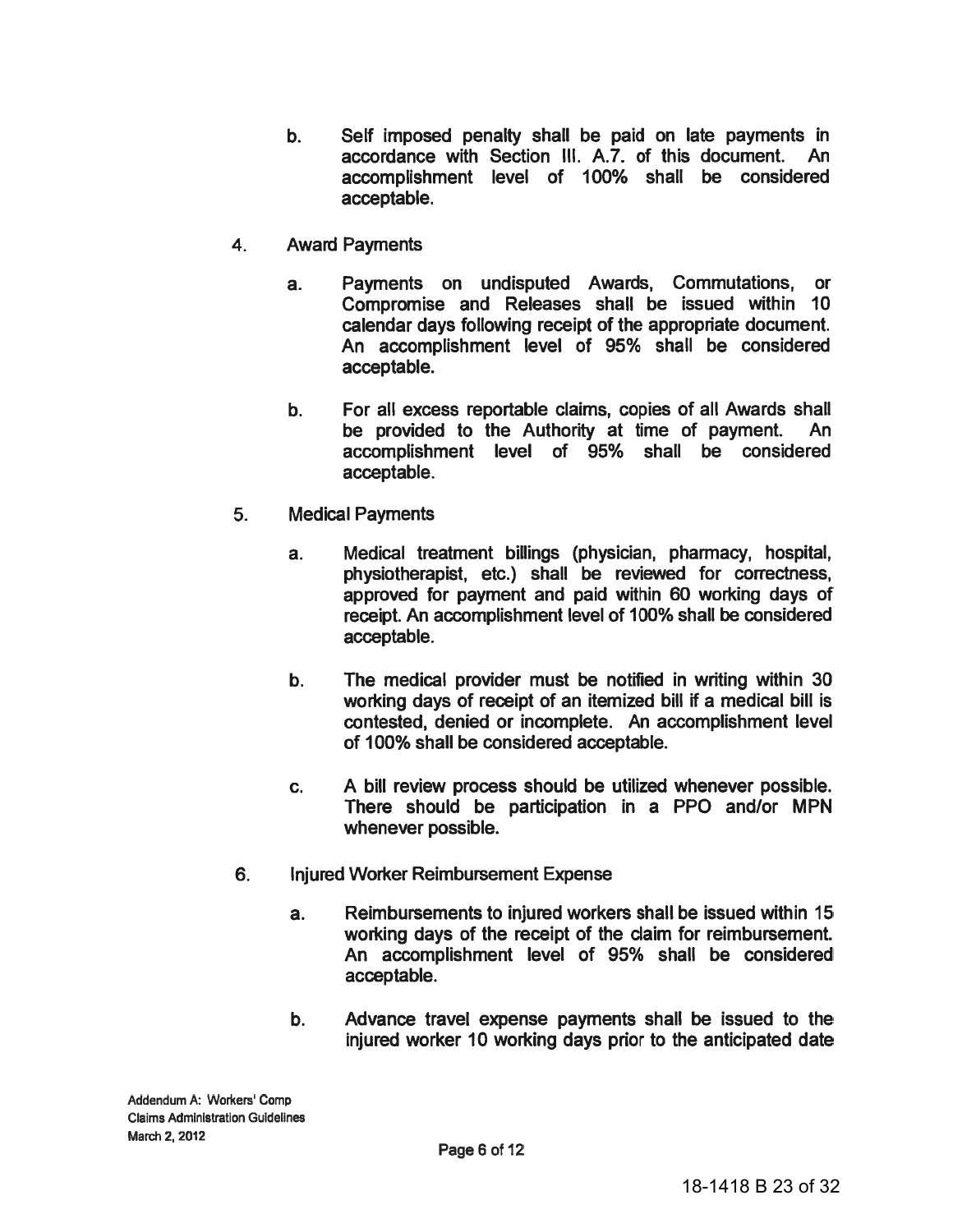of travel. An accomplishment level of 95% shall be considered acceptable.

- $7<sub>1</sub>$ **Penalties** 
	- Penalties shall be coded so as to be identified as a penalty  $a<sub>1</sub>$ payment. An accomplishment level of 100% shall be considered acceptable
	- If the Member utilizes a third party administrator, the b. Member shall be advised of the assessment of any penalty for delayed payment and the reason thereof, and the administrator's plans for payment of such penalty, on a monthly basis. An accomplishment level of 95% shall be considered acceptable.
	- If the Member utilizes a third party administrator, the C. Member, in their contract with the administrator, shall specify who is responsible for specific penalties.
- **B. Medical Treatment** 
	- $1<sub>1</sub>$ Each Member shall have in place a Utilization Review process. An accomplishment level of 100% shall be considered acceptable.
	- $2.$ Disputes regarding spine surgery shall be resolved using the process set forth in Labor Code Section 4062(b). An accomplishment level of 100% shall be considered acceptable.
	- $3<sub>1</sub>$ Nurse case managers shall be utilized where appropriate. An. accomplishment level of 95% shall be considered acceptable.
	- If enrolled in a Medical Provider Network, the network shall be  $4<sub>1</sub>$ utilized whenever appropriate.
- $C_{\cdot}$ **Apportionment** 
	- $1.$ Investigation into the existence of apportionment shall be An accomplishment level of 100% shall be documented. considered acceptable.
	- $2<sub>1</sub>$ If potential apportionment is identified, all efforts to reduce exposure shall be pursued. An accomplishment level of 100% shall be considered acceptable.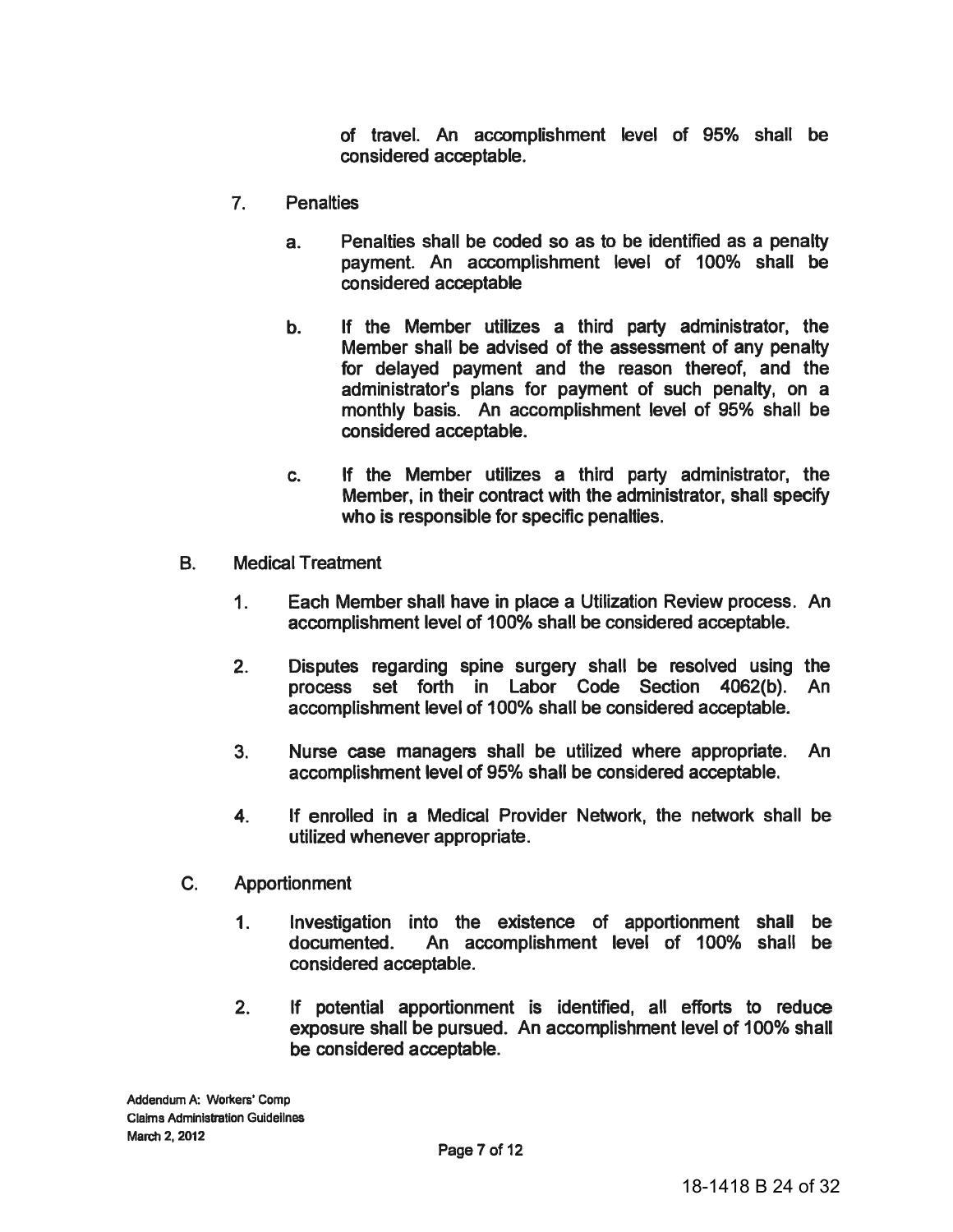- D. **Disability Management** 
	- $1<sub>1</sub>$ The third party administrator or self administered entity shall work proactively to obtain work restrictions and/or a release to full duty on all cases. The TPA or self-administered entity shall notify a designated Member representative immediately upon receipt of temporary work restrictions or a release to full duty, and work closely with the Member to establish a return to work as soon as possible. An accomplishment level of 95% shall be considered acceptable.
	- $2<sub>1</sub>$ The third party administrator or self administered entity shall notify a designated Member representative immediately upon receipt of an employee's permanent work restrictions so that the Member can determine the availability of alternative, modified or regular work. An accomplishment level of 100% shall be considered acceptable.
	- If there is no response within 20 calendar days, the third party  $3<sub>1</sub>$ administrator or self administered entity shall follow up with the designated Member representative. An accomplishment level of 100% shall be considered acceptable.
	- 4. Members shall have in place a process for complying with laws preventing disability discrimination, including Government Code Section 12926.1 which requires an interactive process with the injured worker when addressing a return to work particularly with permanent work restrictions.
	- 5. Third party administrators or self administered claims professional shall cooperate with members to the fullest extent, in providing medical and other information the member deems necessary for the member to meet its obligations under federal and state disability laws.
- E. **Supplemental Job Displacement Benefits** 
	- $1<sub>1</sub>$ Supplemental Job Displacement Benefits - Dates of injury 1/1/04 and after: Benefits pursuant to Labor Code Section 4658.5 shall be timely provided. An accomplishment level of 100% shall be considered acceptable.
	- $2.$ The third party administrator or self administered entity shall secure the prompt conclusion of vocational rehabilitation/SJDB and settle where appropriate. An accomplishment level of 95% shall be considered acceptable.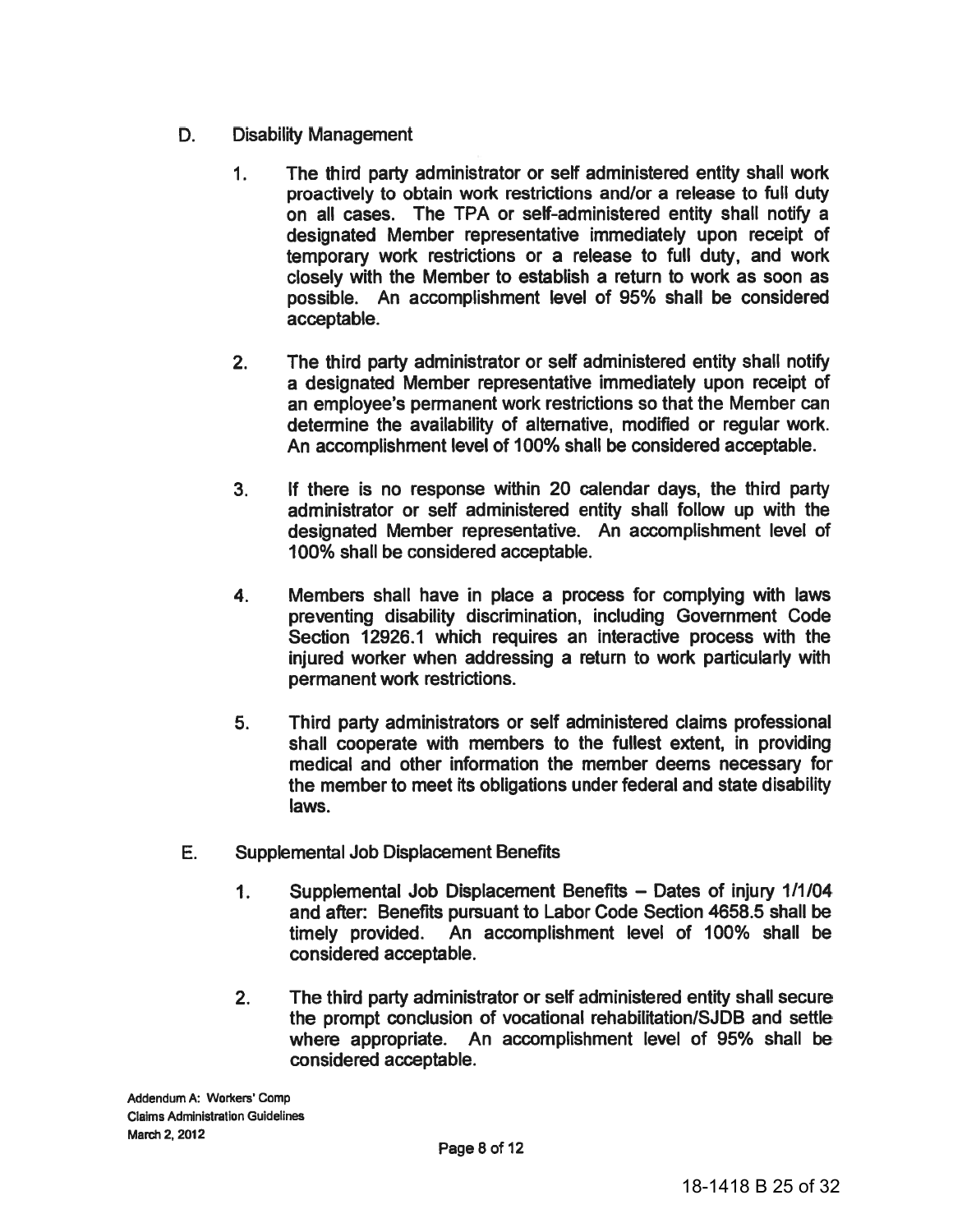- $F_{\rm{L}}$ Reserving
	- $1<sub>1</sub>$ Reserves shall be reviewed at regular diary and at time of any significant event, e.g., surgery, P&S/MMI, return to work, etc., and adjusted accordingly. This review shall be documented in the file regardless of whether a reserve change was made. An accomplishment level of 95% shall be considered acceptable.
	- $2<sub>1</sub>$ Indemnity reserves shall reflect actual temporary disability indemnity exposure with 4850 differential listed separately. An accomplishment level of 100% shall be considered acceptable.
	- Permanent disability indemnity exposure shall include life pension  $3<sub>1</sub>$ reserve if appropriate. An accomplishment level of 100% shall be considered acceptable.
	- Future medical claims shall be reserved in compliance with SIP  $4.$ regulation 15300 allowing adjustment for reductions in the approved medical fee schedule, undisputed utilization review, medically documented non-recurring treatment costs and medically documented reductions in life expectancy. An accomplishment level of 100% shall be considered acceptable.
- G. **Resolution of Claim** 
	- Within 10 working days of receiving medical information indicating  $1<sub>1</sub>$ that a claim can be finalized, the claims examiner shall take appropriate action to finalize the claim. An accomplishment level of 95% shall be considered acceptable.
	- Settlement value shall be documented appropriately utilizing all  $2.$ relevant information. An accomplishment level of 95% shall be considered acceptable.
- H. **Settlement Authority** 
	- $\mathbf 1$ . No agreement shall be authorized involving liability, or potential liability, of the Authority without the advance written consent of the Authority. An accomplishment level of 100% shall be considered acceptable.
	- The third party administrator shall obtain the Member's  $2.$ authorization on all settlements or stipulations in excess of the settlement authority provided in any provision of the individual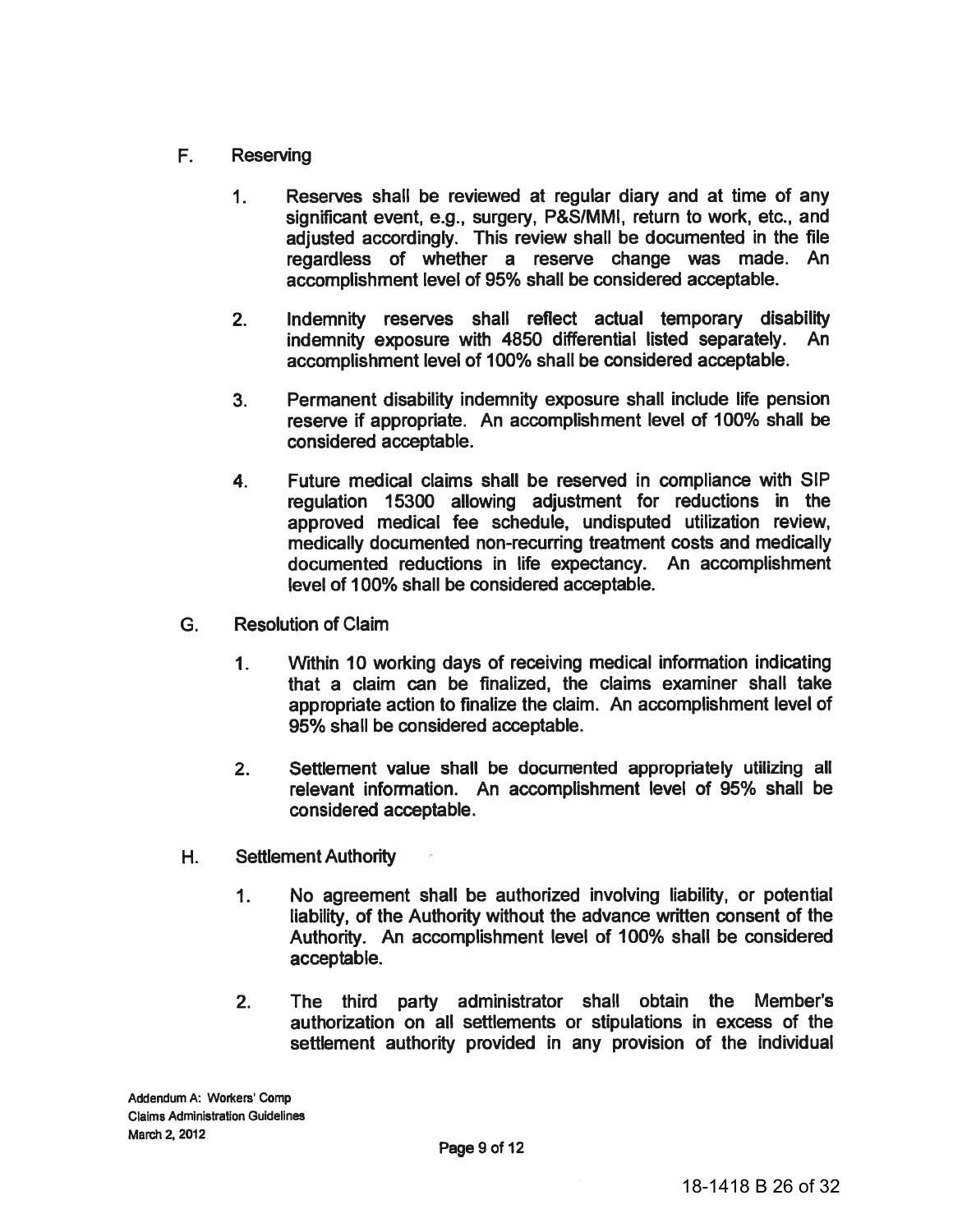contract between the Member and the claims administrator. An accomplishment level of 100% shall be considered acceptable.

#### IV. **LITIGATED CASES**

The third party administrator or self administered entity shall establish written guidelines for the handling of litigated cases. The guidelines should, at a minimum, include the points below, which may be adopted and incorporated by reference as "the quidelines".

- **Defense of Litigated Claims** A.
	- The third party administrator or self administered entity shall  $1<sub>1</sub>$ promptly initiate investigation of issues identified as material to potential litigation. The Member shall be alerted to the need for inhouse investigation, or the need for a contract investigator who is acceptable to the Member. The Member shall be kept informed on the scope and results of investigations. An accomplishment level of 95% shall be considered acceptable.
	- $2<sub>1</sub>$ The third party administrator or self administered entity shall, in consultation with the Member, assign defense counsel from a list approved by the Member. An accomplishment level of 95% shall be considered acceptable.
	- $3.$ Settlement proposals directed to the Member shall be forwarded by the third party administrator, self administered entity or defense counsel in a concise and clear written form with a reasoned recommendation. Settlement proposals shall be presented to the Member as directed so as to insure receipt in sufficient time to process the proposal. An accomplishment level of 95% shall be considered acceptable.
	- Knowledgeable Member personnel shall be involved in the 4. preparation for medical examinations and trial, when appropriate or deemed necessary by the Member so that all material evidence and witnesses are utilized to obtain a favorable result for the defense. An accomplishment level of 95% shall be considered acceptable.
	- 5. The third party administrator or self administered entity shall comply with any reporting requirement of the Member. An accomplishment level of 95% shall be considered acceptable.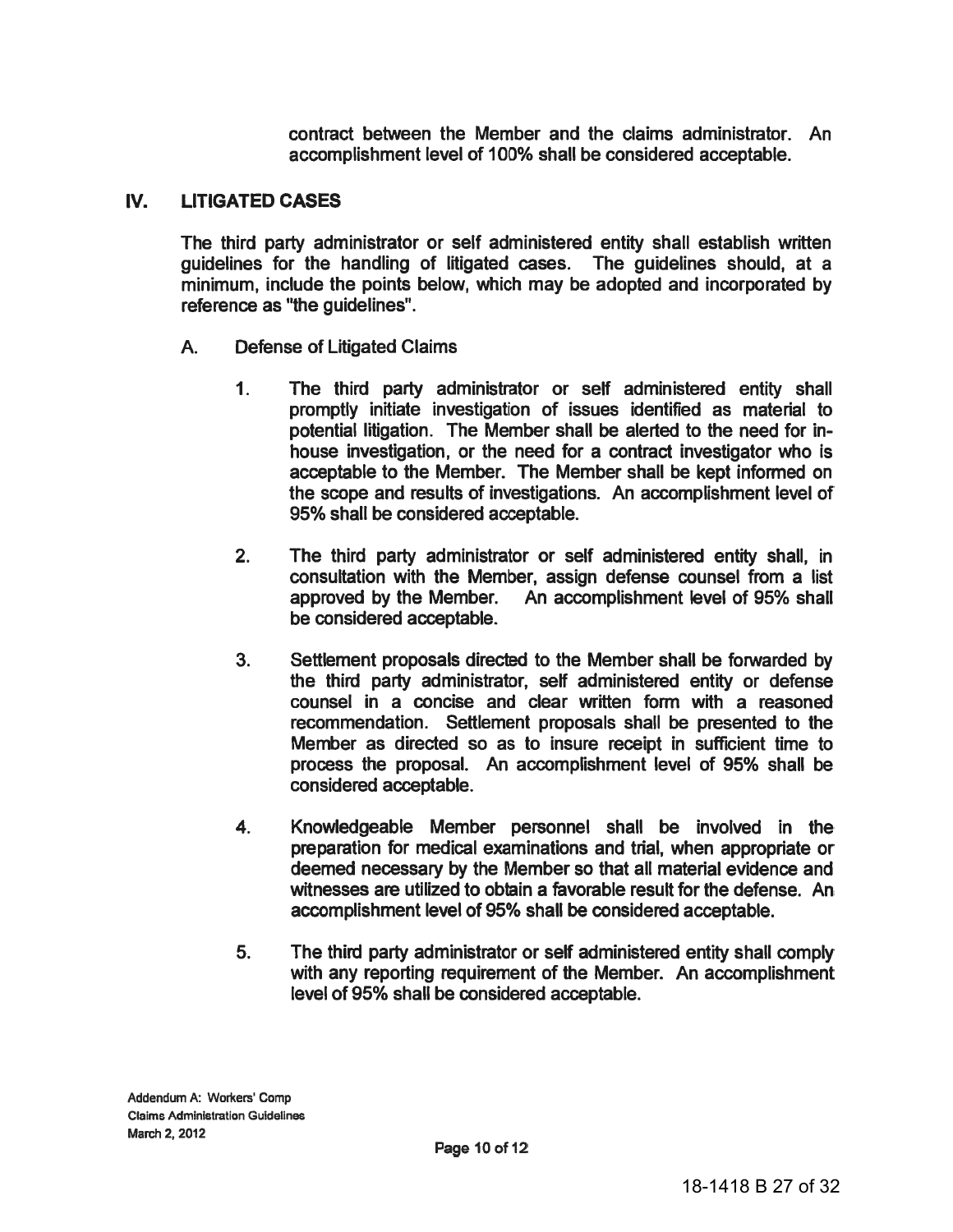- **B.** Subrogation
	- $1<sub>1</sub>$ In all cases where a third party (other than a Member employee or agent) is responsible for the injury to the employee, attempts to obtain information regarding the identity of the responsible party shall be made within 14 calendar days of recognition of subrogation potential. Once identified, the third party shall be contacted within 14 calendar days with notification of the Member's right to subrogation and the recovery of certain claim expenses. If the third party is a governmental entity, a claim shall be filed with the governing board (or State Board of Control as to State entities) within 6 months of the injury or notice of the injury. An accomplishment level of 95% shall be considered acceptable.
	- $2.$ Periodic contact shall be made with the responsible party and/or insurer to provide notification of the amount of the estimated recovery to which the Member shall be entitled. An accomplishment level of 95% shall be considered acceptable.
	- 3. The file shall be monitored to determine the need to file a complaint in civil court in order to preserve the statute of limitations. An accomplishment level of 95% shall be considered acceptable.
	- 4. If the injured worker brings a civil action against the party responsible for the injury, the claims administrator shall consult with the Member about the value of the subrogation claim and other considerations. Upon Member authorization, subrogation counsel shall be assigned to file a Lien or a Complaint in Intervention in the civil action. An accomplishment level of 95% shall be considered acceptable.
	- 5. Whenever practical, the claims administrator shall aggressively pursue recovery in any subrogation claim. They should attempt to maximize the recovery for benefits paid, and assert a credit against the injured worker's net recovery for future benefit payments. An accomplishment level of 95% shall be considered acceptable.

#### $V_{\cdot}$ **EXCESS COVERAGE**

A. Claims meeting the definition of reportable excess workers' compensation claims as defined by the Memorandum of Coverage Conditions Section shall be reported to the Authority within 5 working days of the day on which it is known the criterion is met. Utilize the Excess Workers' Compensation First Report Form available through the EIA website. An accomplishment level of 100% shall be considered acceptable.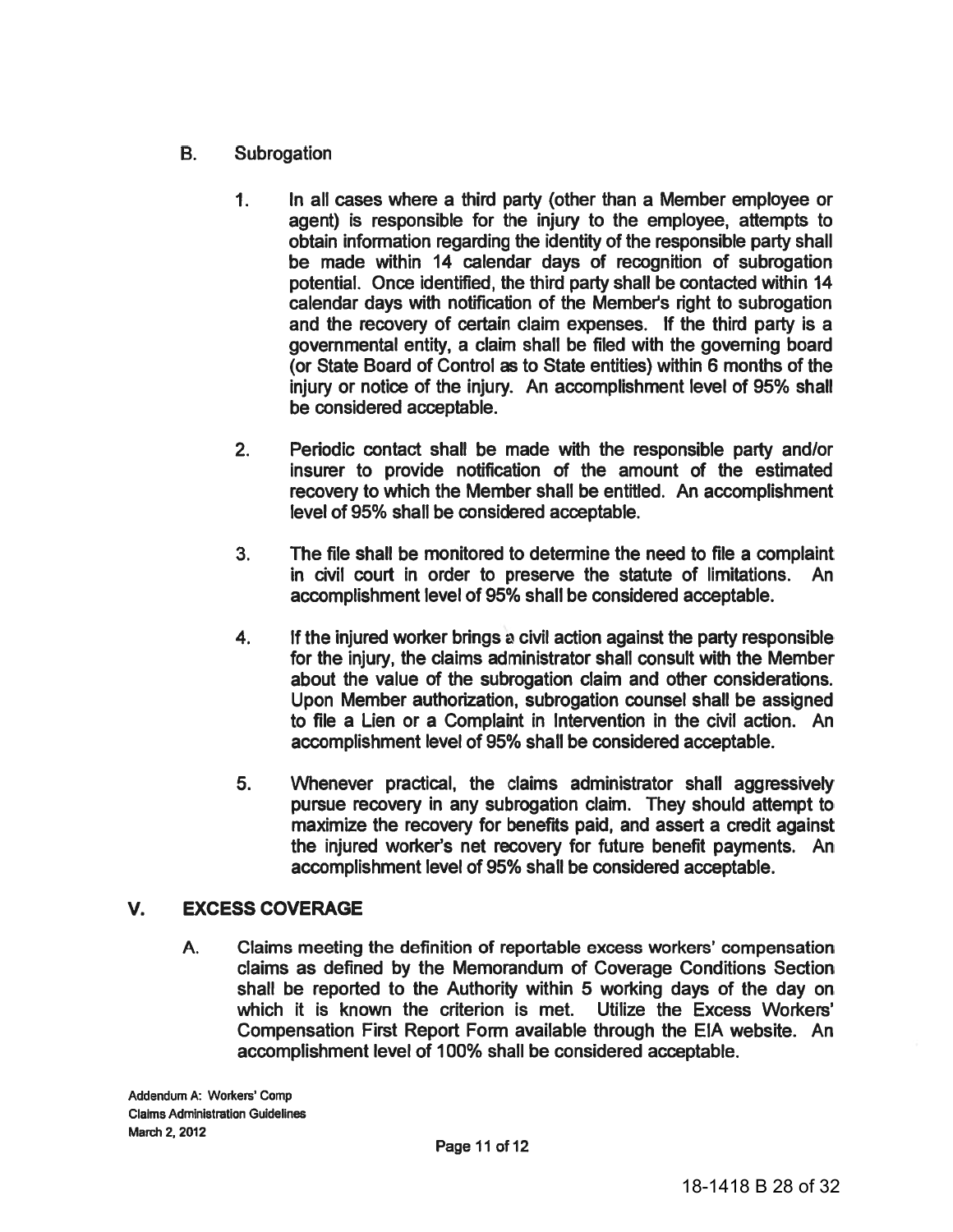- **B.** Subsequent reports shall be transmitted to the Authority on a quarterly basis on indemnity claims and on a semi-annual basis on future medical claims sooner if claim activity warrants, or at such other intervals as requested by the Authority, in accordance with Underwriting and Claims Administration Standards. Utilize the Excess Workers' Compensation Status Report Form available through the EIA website, or a comparable form to be approved by the Authority. An accomplishment level of 95% shall be considered acceptable.
- $C_{1}$ Reimbursement requests should be submitted in accordance with the Authority's reporting and reimbursement procedures on a quarterly or semi-annual basis depending on claims payment activity. Utilize the Excess Workers' Compensation Claim Reporting and Reimbursement Procedures available through the EIA website. An accomplishment level of 95% shall be considered acceptable.
- D. A closing report with a copy of any settlement documents not previously sent shall be sent to the Authority. An accomplishment level of 95% shall be considered acceptable.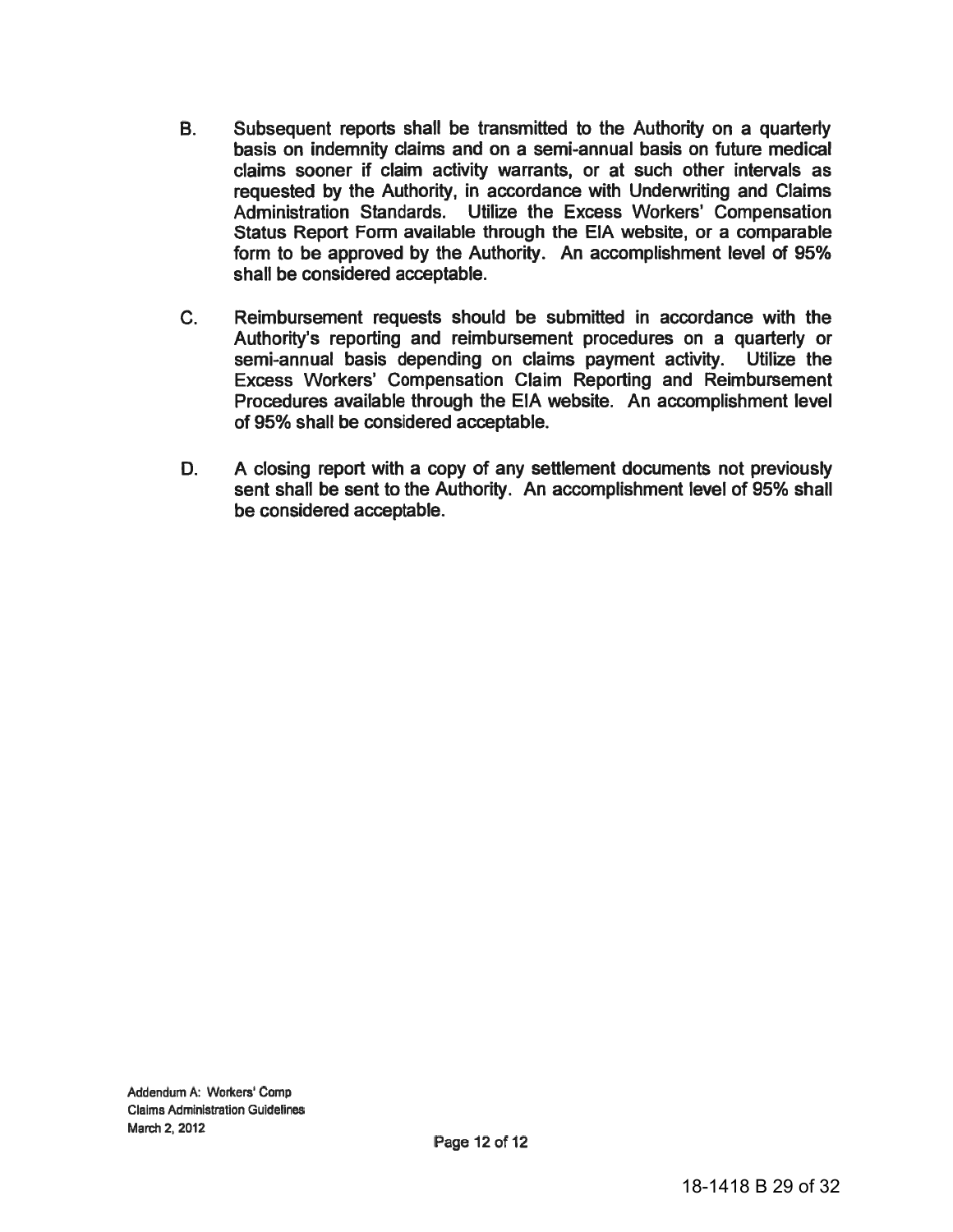# Exhibit B

# York Risk Services Updated Fee Proposal for County of El Dorado

## **Claims Services**

York will provide claims handling at the following rate(s):

| ANNUAL FEE FOR 11/1/2018-10/31/2019 |                   |
|-------------------------------------|-------------------|
| <b>LINE OF BUSINESS</b>             | <b>ANNUAL FEE</b> |
| <b>Workers' Compensation</b>        | \$208,233         |

### **Definitions:**

Annual Fee: York's Annual Fee quotation is a guaranteed flat annual fee and applies to claims administration services provided during the 12 month contract term. Any additional administration beyond the initial 12 month contract term will be subject to an additional negotiated flat annual fee or other mutually agreed upon rate structure. If there is a significant increase in claims volume, York may propose additional charges. If client agrees to such additional charges, the fees will be adjusted accordingly. If client does not agree to such charges, York will have the right to terminate services on 60 days' notice.

### **Services of the Account Manager, along with quarterly claim reviews, are provided at no additional charge.**

## **Managed Care Fees:**

| <b>DETAIL</b>                                            | <b>FEE</b>                                                               |  |
|----------------------------------------------------------|--------------------------------------------------------------------------|--|
| <b>MEDICAL BILL REVIEW - WORKERS COMPENSATION CLAIMS</b> |                                                                          |  |
| <b>Fee Per Bill</b>                                      | \$8.50 per Bill                                                          |  |
| PPO Network & Out of Network Savings                     | 25% of Savings                                                           |  |
| <b>CASE MANAGEMENT</b>                                   |                                                                          |  |
| <b>Telephonic Case Management</b>                        | \$99.00 per Hour                                                         |  |
| <b>Field Case Management</b>                             | \$99.00 per Hour, Plus Mileage<br>(IRS Reimbursement Rate &<br>Expenses) |  |
| <b>Life Care Plan</b>                                    | \$150.00 per Hour                                                        |  |
| <b>DETAIL</b>                                            | <b>FEE</b>                                                               |  |
| <b>UTILIZATION REVIEW / CERTIFICATION</b>                |                                                                          |  |
| Pass-through authorization                               | \$35.00 per Review                                                       |  |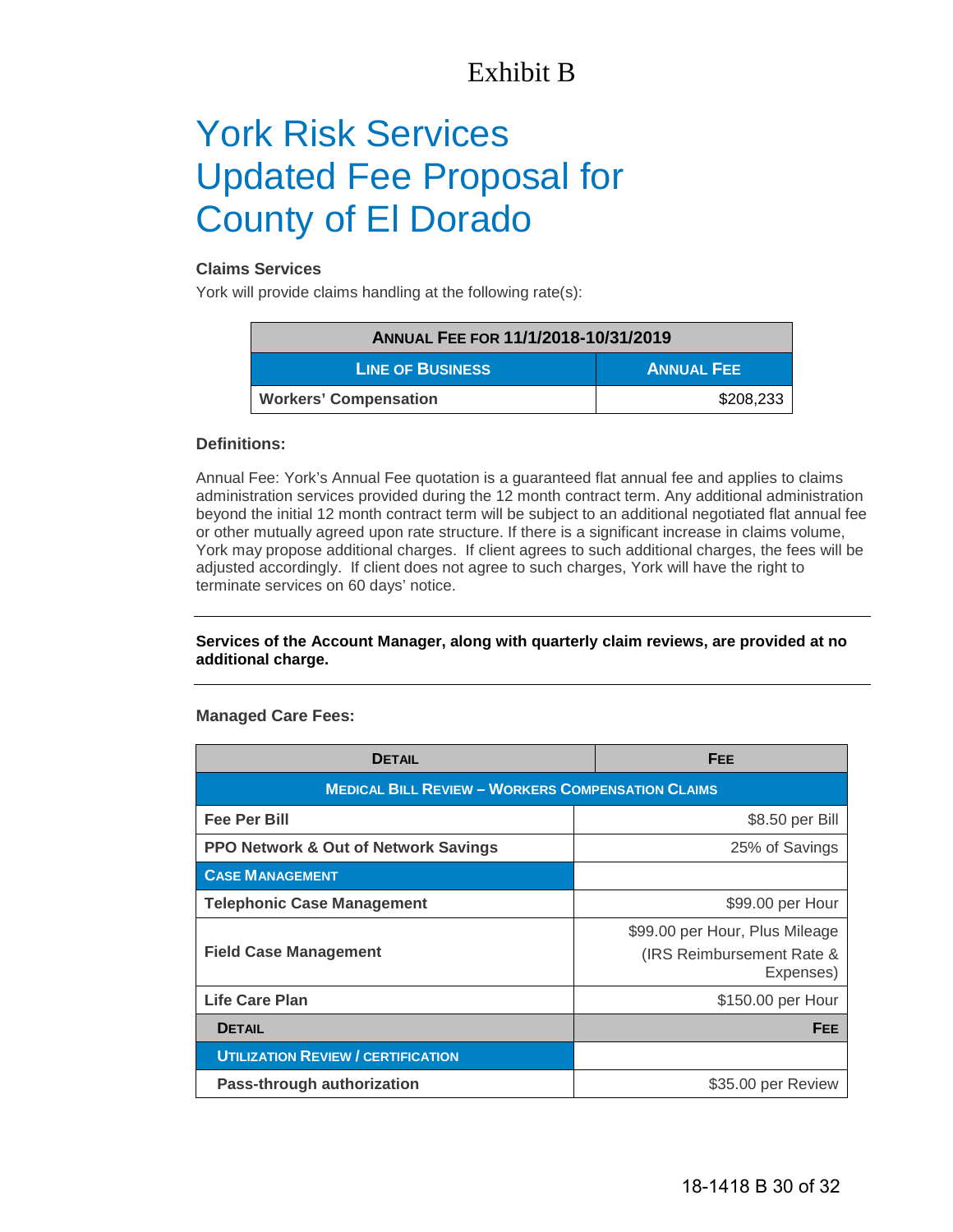# Exhibit B

| Per review                                                             | \$149.00 per Review     |
|------------------------------------------------------------------------|-------------------------|
| <b>Appeal Reviews</b>                                                  | \$400.00 per Review     |
| <b>PEER REVIEW</b>                                                     |                         |
| <b>Peer Review</b>                                                     | \$250.00 per Hour       |
| <b>Physician Intervention Review (Pharmacy</b><br><b>Review w/P2P)</b> | \$250.00 per Hour       |
| <b>MEDICARE SECONDARY PAYER SERVICES (MSA)</b>                         |                         |
| <b>Mandatory CMS MMSEA Reporting</b>                                   | No charge               |
| <b>Standard MSA</b>                                                    | \$2,950.00 per Referral |
| <b>Rush MSA Additional</b>                                             | \$500.00 per Referral   |
| <b>MSA CMS Submission</b>                                              | \$500.00 per Referral   |
| <b>Medical Cost Projections</b>                                        | \$1,750.00 per Referral |
| <b>Conditional Payment Request</b>                                     | \$150.00 per Inquiry    |
| <b>Conditional Payment Dispute Resolution</b>                          | \$125.00 per Hour       |
| <b>Medicare / Medicaid Investigation</b>                               | \$50.00 per Inquiry     |
| <b>Medical Cost Projection to MSA Conversion</b>                       | \$1,200.00 per Referral |

York's medical management services include a complete suite of all ancillary medical services, using multiple networks that address our clients' needs – including, but not limited to, pharmacy benefit management, diagnostics, durable medical equipment, transportation and translation, home health, physical therapy, and independent medical exams. These services are subject to the bill review rates as quoted above, plus the applicable percentage of network savings achieved below the fee schedule or usual & customary charges.

## **General Fees, Services, Terms and Conditions**

- $\triangleright$  Outside Activity/Field Investigations will be billed at time and expense.
- $\triangleright$  Billing: York will issue an electronic invoice monthly, via e-mail. Payments shall be due and payable no later than thirty days from the invoice date.
- $\triangleright$  This proposal contemplates that York will be entering into a direct contract with El Dorado County. Should York be required to contract with any other party, different terms may apply.

#### **Allocated Loss Adjustment Expenses**

York will arrange for various services and other costs as agent for our client*.* These costs are referred to as Allocated Loss Adjustment Expenses (ALAE). A list of these expenses follows. Payment of ALAE is the responsibility of City of Lodi. York's fees do not cover ALAE, and York is under no obligation to pay ALAE with its own funds.

- $\triangleright$  Fees of outside counsel for claims in suit, coverage opinions and litigation and for representation at hearings or pretrial conferences
- $\triangleright$  Fees of court reporters
- $\triangleright$  All court costs, court fees and court expenses
- $\triangleright$  Fees for service of process
- $\triangleright$  Costs of undercover operatives and detectives